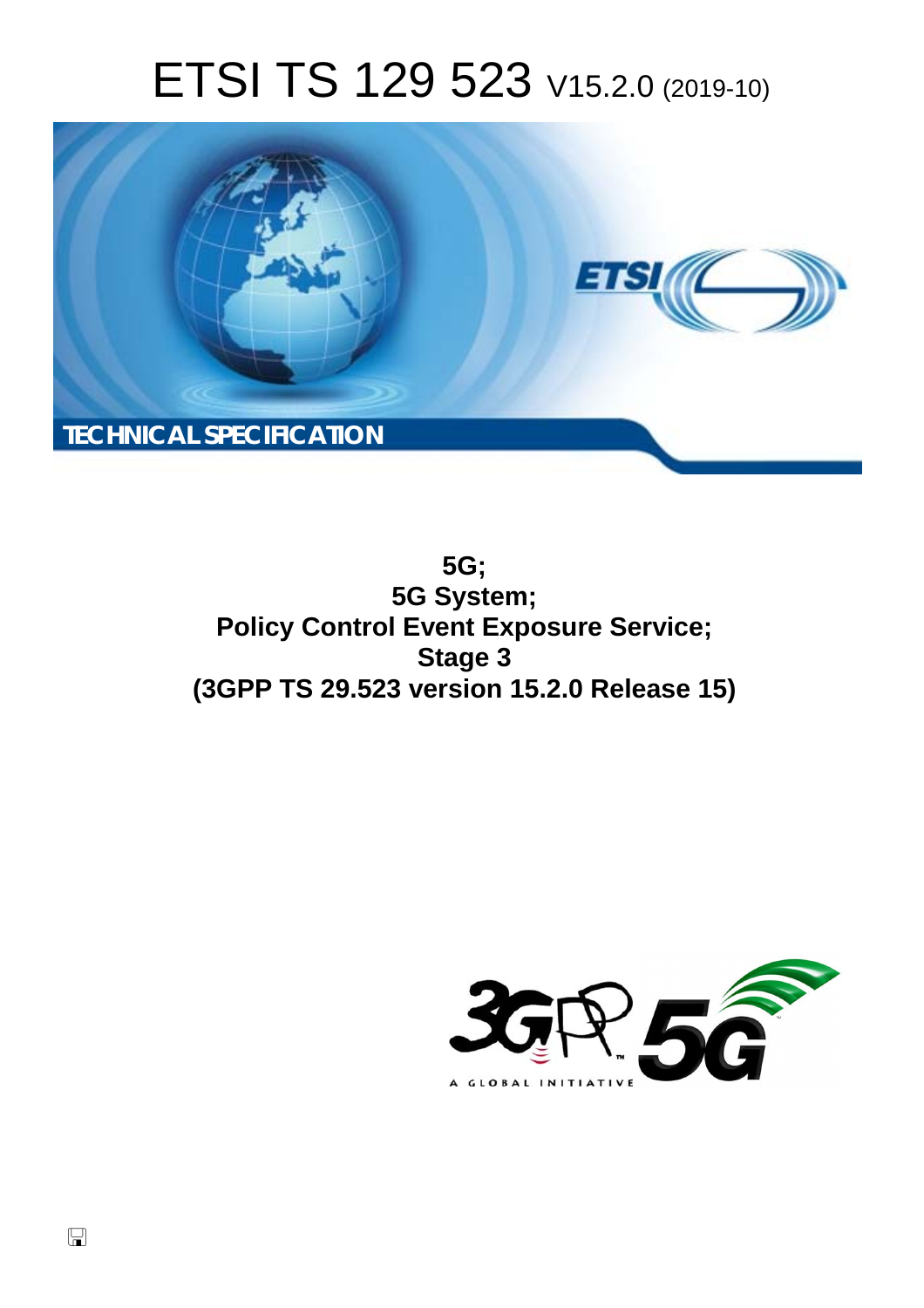Reference

RTS/TSGC-0329523vf20

Keywords

5G

#### *ETSI*

#### 650 Route des Lucioles F-06921 Sophia Antipolis Cedex - FRANCE

Tel.: +33 4 92 94 42 00 Fax: +33 4 93 65 47 16

Siret N° 348 623 562 00017 - NAF 742 C Association à but non lucratif enregistrée à la Sous-Préfecture de Grasse (06) N° 7803/88

#### *Important notice*

The present document can be downloaded from: <http://www.etsi.org/standards-search>

The present document may be made available in electronic versions and/or in print. The content of any electronic and/or print versions of the present document shall not be modified without the prior written authorization of ETSI. In case of any existing or perceived difference in contents between such versions and/or in print, the prevailing version of an ETSI deliverable is the one made publicly available in PDF format at [www.etsi.org/deliver](http://www.etsi.org/deliver).

Users of the present document should be aware that the document may be subject to revision or change of status. Information on the current status of this and other ETSI documents is available at <https://portal.etsi.org/TB/ETSIDeliverableStatus.aspx>

If you find errors in the present document, please send your comment to one of the following services: <https://portal.etsi.org/People/CommiteeSupportStaff.aspx>

#### *Copyright Notification*

No part may be reproduced or utilized in any form or by any means, electronic or mechanical, including photocopying and microfilm except as authorized by written permission of ETSI. The content of the PDF version shall not be modified without the written authorization of ETSI. The copyright and the foregoing restriction extend to reproduction in all media.

> © ETSI 2019. All rights reserved.

**DECT™**, **PLUGTESTS™**, **UMTS™** and the ETSI logo are trademarks of ETSI registered for the benefit of its Members. **3GPP™** and **LTE™** are trademarks of ETSI registered for the benefit of its Members and of the 3GPP Organizational Partners. **oneM2M™** logo is a trademark of ETSI registered for the benefit of its Members and of the oneM2M Partners. **GSM®** and the GSM logo are trademarks registered and owned by the GSM Association.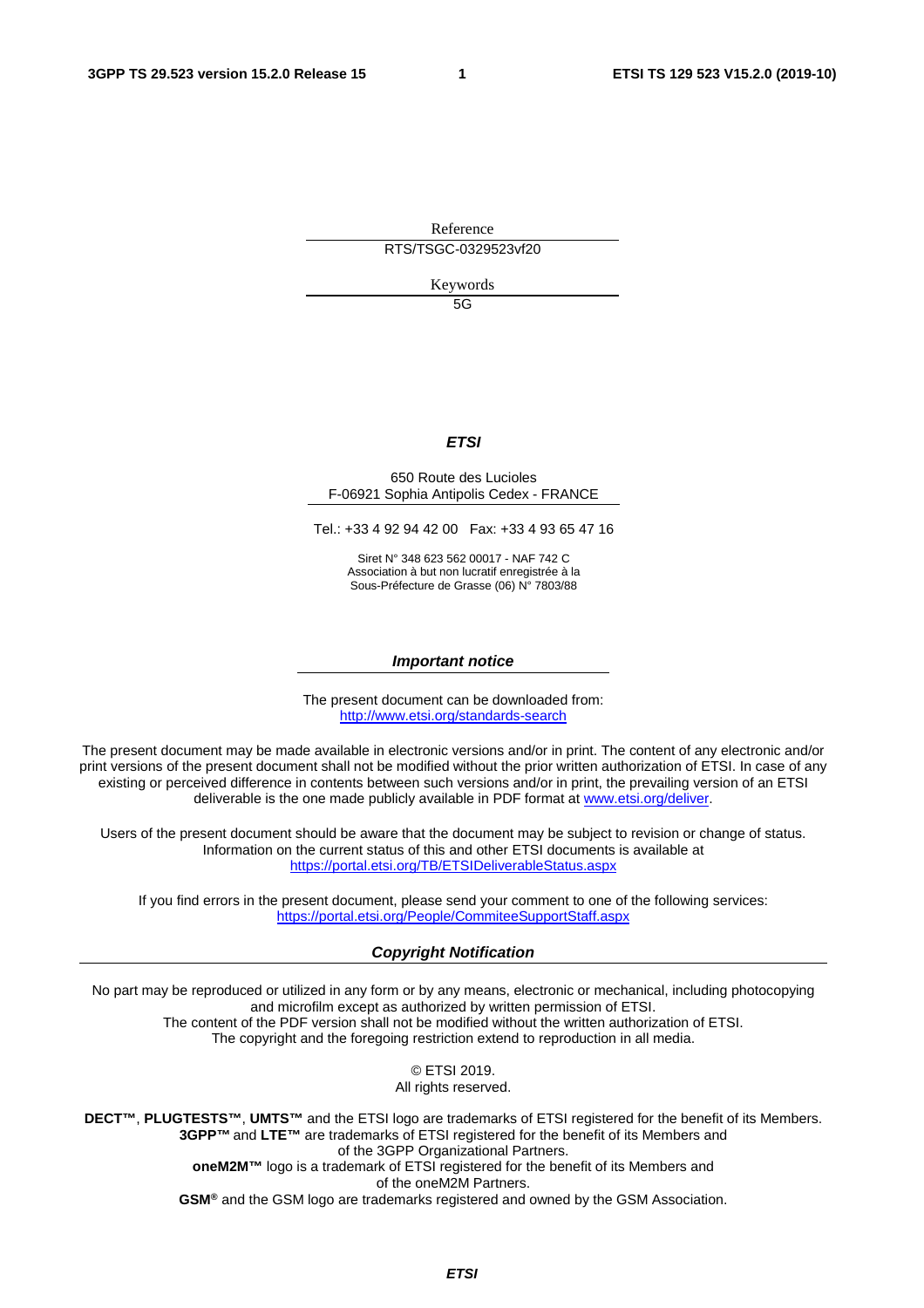# Intellectual Property Rights

#### Essential patents

IPRs essential or potentially essential to normative deliverables may have been declared to ETSI. The information pertaining to these essential IPRs, if any, is publicly available for **ETSI members and non-members**, and can be found in ETSI SR 000 314: *"Intellectual Property Rights (IPRs); Essential, or potentially Essential, IPRs notified to ETSI in respect of ETSI standards"*, which is available from the ETSI Secretariat. Latest updates are available on the ETSI Web server ([https://ipr.etsi.org/\)](https://ipr.etsi.org/).

Pursuant to the ETSI IPR Policy, no investigation, including IPR searches, has been carried out by ETSI. No guarantee can be given as to the existence of other IPRs not referenced in ETSI SR 000 314 (or the updates on the ETSI Web server) which are, or may be, or may become, essential to the present document.

#### **Trademarks**

The present document may include trademarks and/or tradenames which are asserted and/or registered by their owners. ETSI claims no ownership of these except for any which are indicated as being the property of ETSI, and conveys no right to use or reproduce any trademark and/or tradename. Mention of those trademarks in the present document does not constitute an endorsement by ETSI of products, services or organizations associated with those trademarks.

# Legal Notice

This Technical Specification (TS) has been produced by ETSI 3rd Generation Partnership Project (3GPP).

The present document may refer to technical specifications or reports using their 3GPP identities. These shall be interpreted as being references to the corresponding ETSI deliverables.

The cross reference between 3GPP and ETSI identities can be found under<http://webapp.etsi.org/key/queryform.asp>.

# Modal verbs terminology

In the present document "**shall**", "**shall not**", "**should**", "**should not**", "**may**", "**need not**", "**will**", "**will not**", "**can**" and "**cannot**" are to be interpreted as described in clause 3.2 of the [ETSI Drafting Rules](https://portal.etsi.org/Services/editHelp!/Howtostart/ETSIDraftingRules.aspx) (Verbal forms for the expression of provisions).

"**must**" and "**must not**" are **NOT** allowed in ETSI deliverables except when used in direct citation.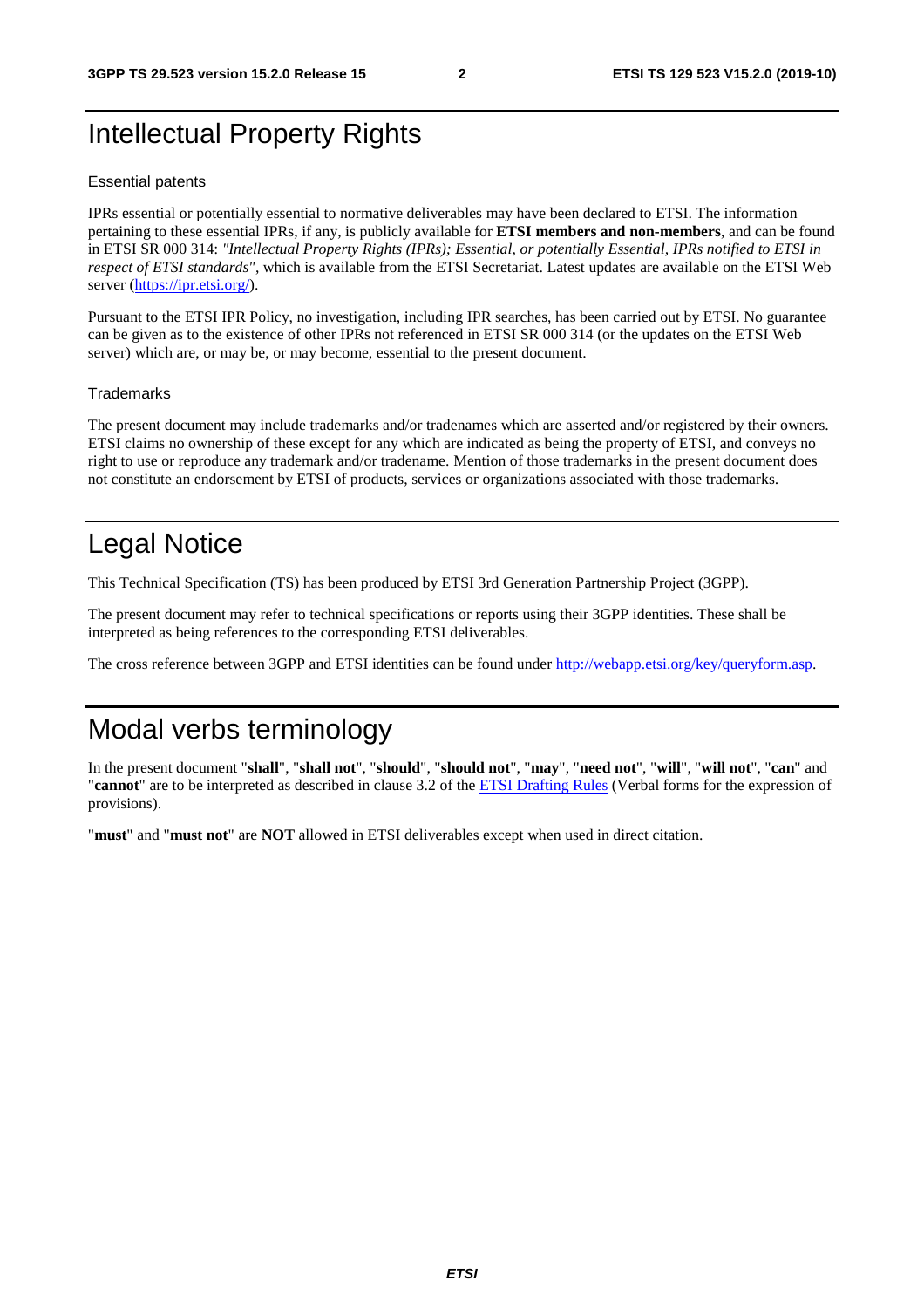$\mathbf{3}$ 

# Contents

| 1          |         |  |
|------------|---------|--|
| 2          |         |  |
| 3          |         |  |
| 3.1<br>3.2 |         |  |
| 4          |         |  |
| 4.1        |         |  |
| 4.1.1      |         |  |
| 4.1.2      |         |  |
| 4.1.3      |         |  |
| 4.1.3.1    |         |  |
| 4.1.3.2    |         |  |
| 4.2        |         |  |
| 4.2.1      |         |  |
| 4.2.2      |         |  |
| 4.2.2.1    |         |  |
| 4.2.2.2    |         |  |
| 4.2.2.3    |         |  |
| 4.2.3      |         |  |
| 4.2.3.1    |         |  |
| 4.2.3.2    |         |  |
| 4.2.4      |         |  |
| 4.2.4.1    |         |  |
| 4.2.4.2    |         |  |
| 5          |         |  |
| 5.1        |         |  |
| 5.2        |         |  |
| 5.2.1      |         |  |
| 5.2.2      |         |  |
| 5.2.2.1    | General |  |
| 5.2.2.2    |         |  |
| 5.2.3      |         |  |
| 5.2.3.1    |         |  |
| 5.3        |         |  |
| 5.3.1      |         |  |
| 5.3.2      |         |  |
| 5.3.2.1    |         |  |
| 5.3.2.2    |         |  |
| 5.3.2.3    |         |  |
| 5.3.2.3.1  |         |  |
| 5.3.2.4    |         |  |
| 5.3.3      |         |  |
| 5.3.3.1    |         |  |
| 5.3.3.2    |         |  |
| 5.3.3.3    |         |  |
| 5.3.3.3.1  |         |  |
| 5.3.3.3.2  |         |  |
| 5.3.3.3.3  |         |  |
| 5.3.3.4    |         |  |
|            |         |  |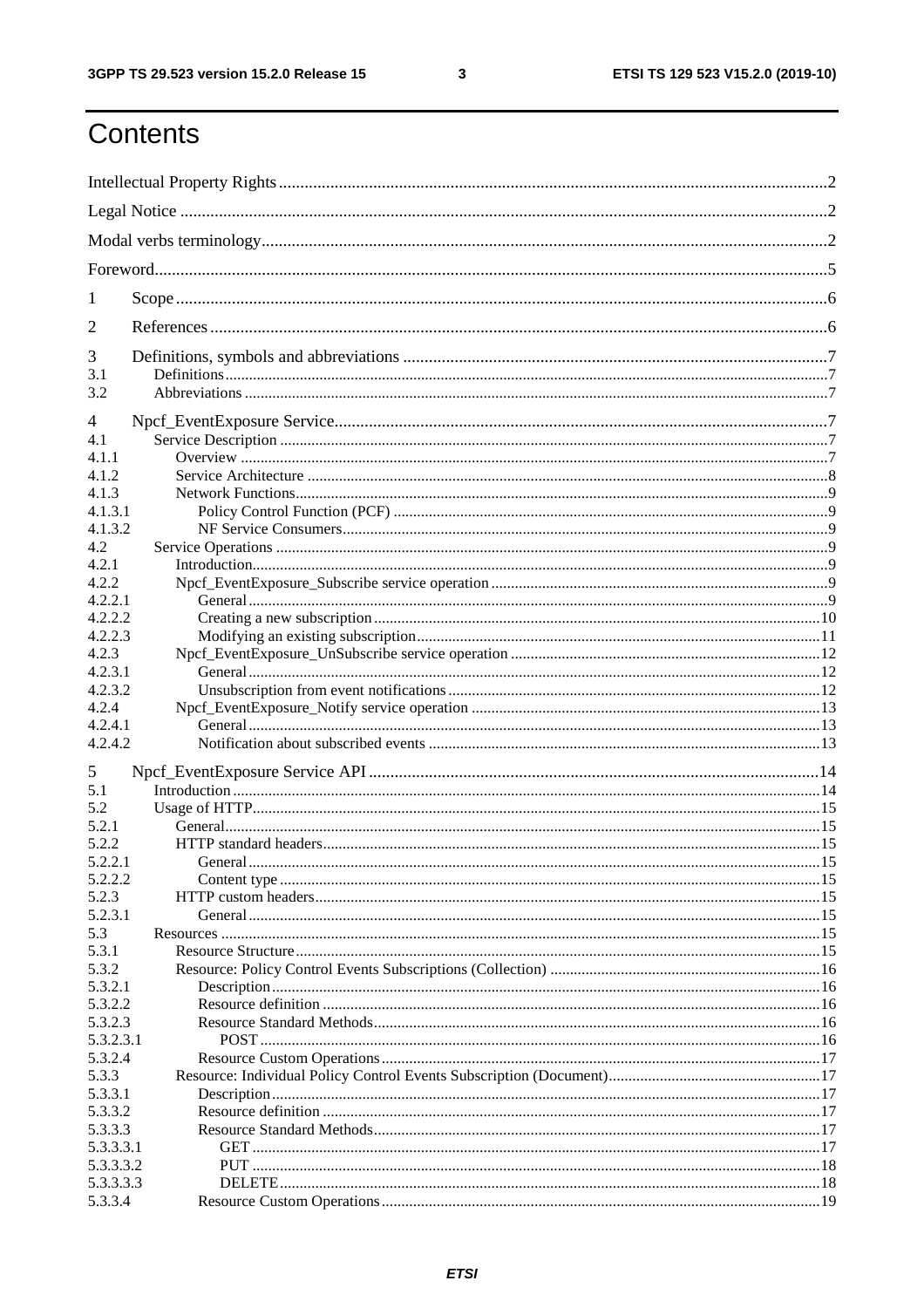#### $\overline{\mathbf{4}}$

| 5.4       |                               |  |
|-----------|-------------------------------|--|
| 5.5       |                               |  |
| 5.5.1     |                               |  |
| 5.5.2     |                               |  |
| 5.5.2.1   |                               |  |
| 5.5.2.2   |                               |  |
| 5.5.2.3   |                               |  |
| 5.5.2.3.1 |                               |  |
| 5.6       |                               |  |
| 5.6.1     |                               |  |
| 5.6.2     |                               |  |
| 5.6.2.1   |                               |  |
| 5.6.2.2   |                               |  |
| 5.6.2.3   |                               |  |
| 5.6.2.4   |                               |  |
| 5.6.2.5   |                               |  |
| 5.6.2.6   |                               |  |
| 5.6.2.7   |                               |  |
| 5.6.2.8   |                               |  |
| 5.6.2.9   |                               |  |
| 5.6.3     |                               |  |
| 5.6.3.1   |                               |  |
| 5.6.3.2   |                               |  |
| 5.6.3.3   |                               |  |
| 5.7       |                               |  |
| 5.7.1     |                               |  |
| 5.7.2     |                               |  |
| 5.7.3     |                               |  |
| 5.8       |                               |  |
| 5.9       |                               |  |
|           | <b>Annex A (normative):</b>   |  |
| A.1       |                               |  |
|           |                               |  |
| A.2       |                               |  |
|           | <b>Annex B (informative):</b> |  |
|           |                               |  |
|           |                               |  |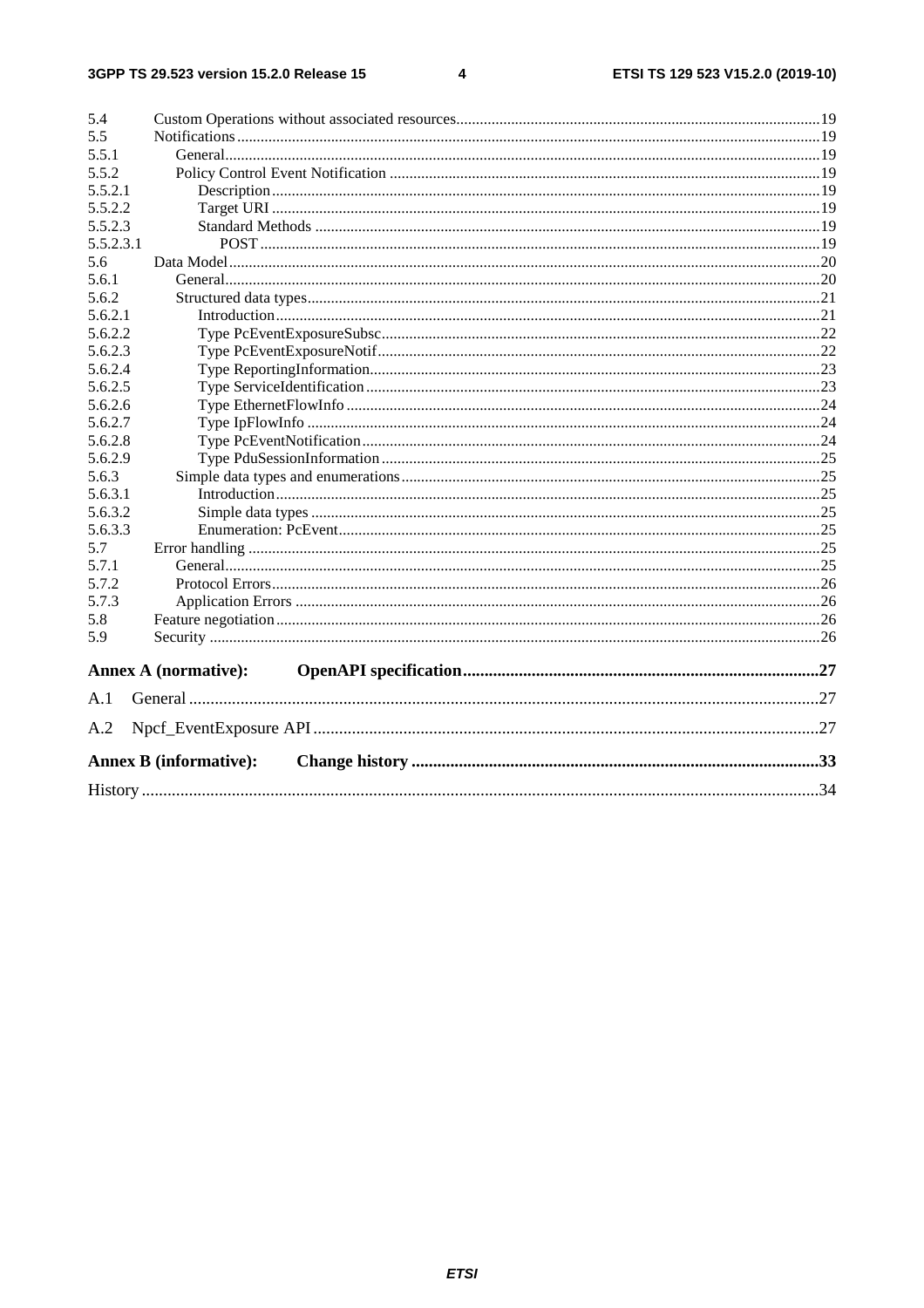# Foreword

This Technical Specification has been produced by the 3rd Generation Partnership Project (3GPP).

The contents of the present document are subject to continuing work within the TSG and may change following formal TSG approval. Should the TSG modify the contents of the present document, it will be re-released by the TSG with an identifying change of release date and an increase in version number as follows:

Version x.y.z

where:

- x the first digit:
	- 1 presented to TSG for information;
	- 2 presented to TSG for approval;
	- 3 or greater indicates TSG approved document under change control.
- y the second digit is incremented for all changes of substance, i.e. technical enhancements, corrections, updates, etc.
- z the third digit is incremented when editorial only changes have been incorporated in the document.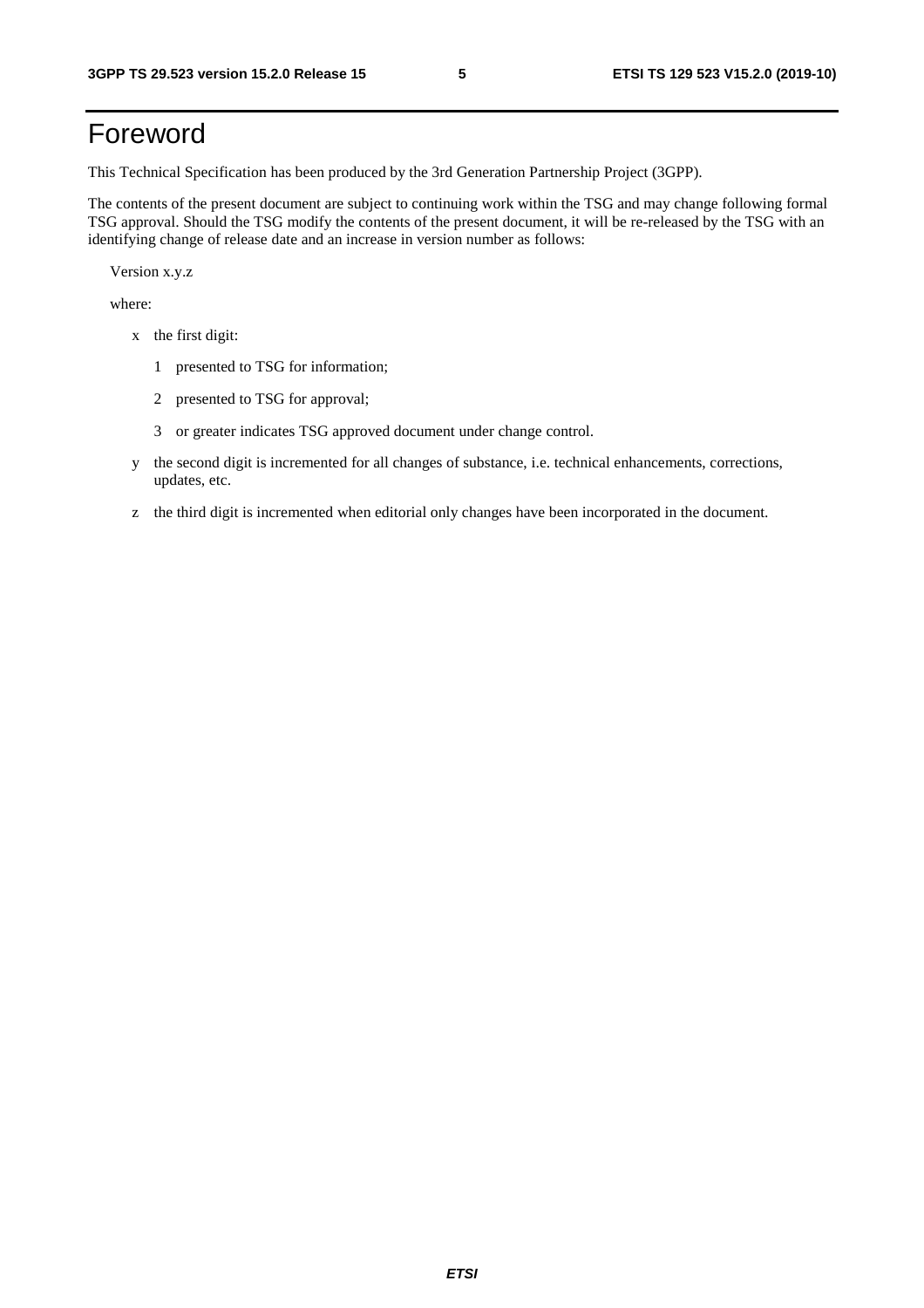# 1 Scope

The present document specifies the stage 3 protocol and data model for the Policy Control Event Exposure Service of the 5G System. It provides stage 3 protocol definitions, message flows and specifies the API for the Npcf Event Exposure service.

The 5G System stage 2 architecture and the procedures are specified in 3GPP TS 23.501 [2], 3GPP TS 23.502 [3] and 3GPP TS 23.503 [4].

The 5G System stage 3 call flows are provided in 3GPP TS 29.513 [8].

The Technical Realization of the Service Based Architecture and the Principles and Guidelines for Services Definition are specified in 3GPP TS 29.500 [5] and 3GPP TS 29.501 [6].

The Policy Control Event Exposure Service is provided by the Policy Control Function (PCF). This service exposes policy control events observed at the PCF.

# 2 References

The following documents contain provisions which, through reference in this text, constitute provisions of the present document.

- References are either specific (identified by date of publication, edition number, version number, etc.) or non-specific.
- For a specific reference, subsequent revisions do not apply.
- For a non-specific reference, the latest version applies. In the case of a reference to a 3GPP document (including a GSM document), a non-specific reference implicitly refers to the latest version of that document *in the same Release as the present document*.
- [1] 3GPP TR 21.905: "Vocabulary for 3GPP Specifications".
- [2] 3GPP TS 23.501: "System Architecture for the 5G System; Stage 2".
- [3] 3GPP TS 23.502: "Procedures for the 5G System; Stage 2".
- [4] 3GPP TS 23.503: "Policy and Charging Control Framework for the 5G System; Stage 2".
- [5] 3GPP TS 29.500: "5G System; Technical Realization of Service Based Architecture; Stage 3".
- [6] 3GPP TS 29.501: "5G System; Principles and Guidelines for Services Definition; Stage 3".
- [7] OpenAPI: "OpenAPI 3.0.0 Specification", [https://github.com/OAI/OpenAPI](https://github.com/OAI/OpenAPI-Specification/blob/master/versions/3.0.0.md)-[Specification/blob/master/versions/3.0.0.md](https://github.com/OAI/OpenAPI-Specification/blob/master/versions/3.0.0.md).
- [8] 3GPP TS 29.513: "5G System; Policy and Charging Control signalling flows and QoS parameter mapping; Stage 3".
- [9] 3GPP TS 29.512: "5G System; Session Management Policy Control Service; Stage 3".
- [10] 3GPP TS 29.507: "5G System; Access and Mobility Policy Control Service; Stage 3".
- [11] 3GPP TS 29.525: "5G System; UE Policy Control Service; Stage 3".
- [12] 3GPP TS 29.514: "5G System; Policy Authorization Service; Stage 3".
- [13] 3GPP TS 29.214: "Policy and Charging Control over Rx reference point".
- [14] 3GPP TS 29.571: "5G System; Common Data Types for Service Based Interfaces; Stage 3".
- [15] 3GPP TS 29.508: "5G System; Session Management Event Exposure Service; Stage 3".
- [16] IETF RFC 7540: "Hypertext Transfer Protocol Version 2 (HTTP/2)".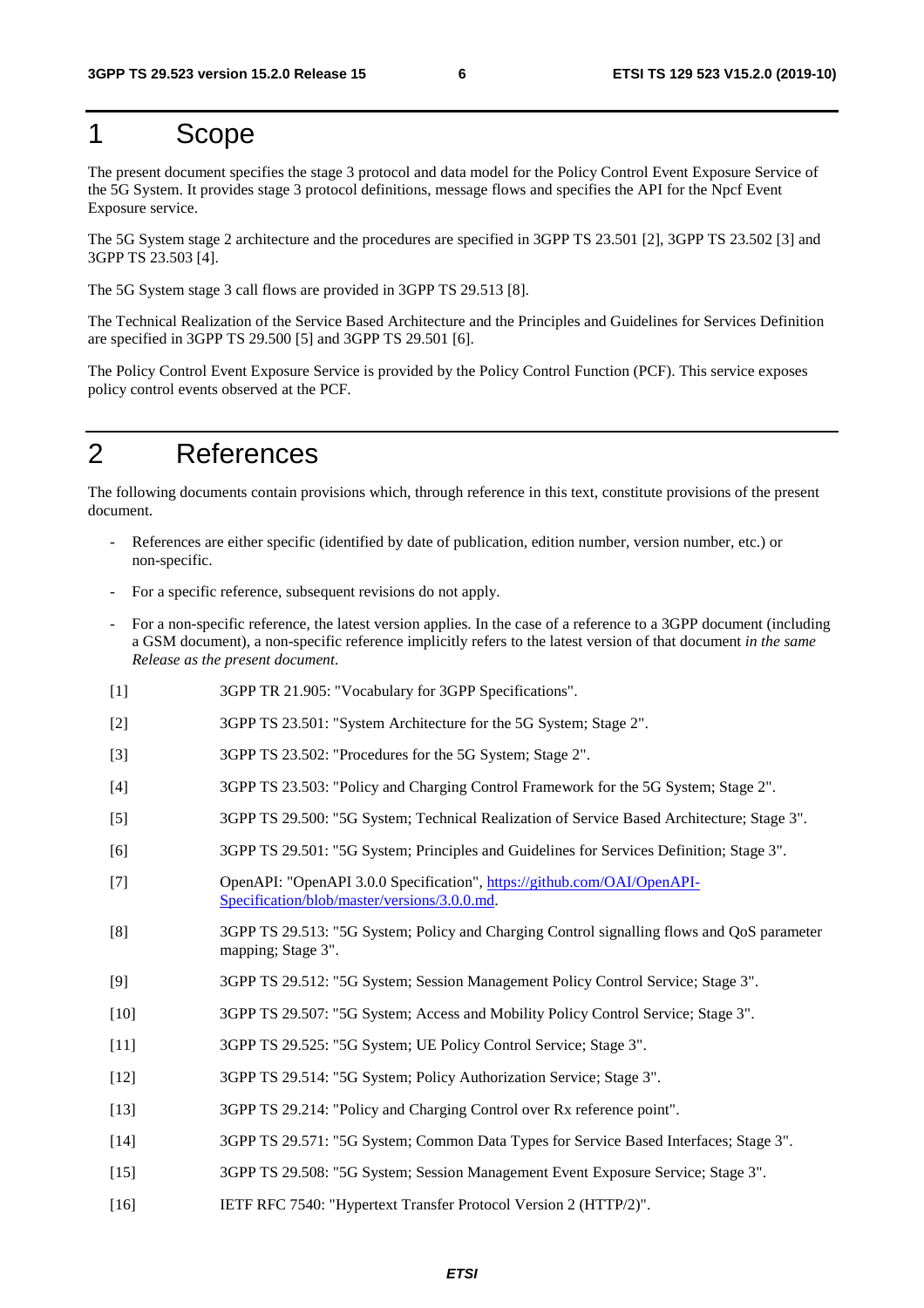- [17] IETF RFC 8259: "The JavaScript Object Notation (JSON) Data Interchange Format".
- [18] IETF RFC 7807: "Problem Details for HTTP APIs".
- [19] 3GPP TS 33.501: "Security architecture and procedures for 5G system".
- [20] IETF RFC 6749: "The OAuth 2.0 Authorization Framework".
- [21] 3GPP TS 29.510: "5G System; Network Function Repository Services; Stage 3".
- [22] 3GPP TR 21.900: "Technical Specification Group working methods".

# 3 Definitions, symbols and abbreviations

### 3.1 Definitions

For the purposes of the present document, the terms and definitions given in 3GPP TR 21.905 [1] and the following apply. A term defined in the present document takes precedence over the definition of the same term, if any, in 3GPP TR 21.905 [1].

**example:** text used to clarify abstract rules by applying them literally.

### 3.2 Abbreviations

For the purposes of the present document, the abbreviations given in 3GPP TR 21.905 [1] and the following apply. An abbreviation defined in the present document takes precedence over the definition of the same abbreviation, if any, in 3GPP TR 21.905 [1].

| AF          | <b>Application Function</b>                           |
|-------------|-------------------------------------------------------|
| API         | <b>Application Programming Interface</b>              |
| <b>DNN</b>  | Data Network Name                                     |
| ePDG        | evolved Packet Data Gateway                           |
| <b>GPSI</b> | Generic Public Subscription Identifier                |
| <b>HTTP</b> | <b>Hypertext Transfer Protocol</b>                    |
| <b>NEF</b>  | <b>Network Exposure Function</b>                      |
| NF          | <b>Network Function</b>                               |
| <b>NRF</b>  | <b>Network Repository Function</b>                    |
| <b>PCF</b>  | <b>Policy Control Function</b>                        |
| <b>RFSP</b> | <b>RAT Frequency Selection Priority</b>               |
| S-NSSAI     | Single Network Slice Selection Assistance Information |
| <b>SUPI</b> | <b>Subscription Permanent Identifier</b>              |
| <b>URSP</b> | <b>UE Route Selection Policy</b>                      |
|             |                                                       |

# 4 Npcf\_EventExposure Service

# 4.1 Service Description

### 4.1.1 Overview

The Policy Event Exposure Service, as defined in 3GPP TS 23.502 [3] and 3GPP TS 23.503 [4], is provided by the Policy Control Function (PCF).

This service:

- allows NF service consumers to subscribe, modify and unsubscribe for policy control events; and
- notifies NF service consumers with a corresponding subscription about observed events on the PCF.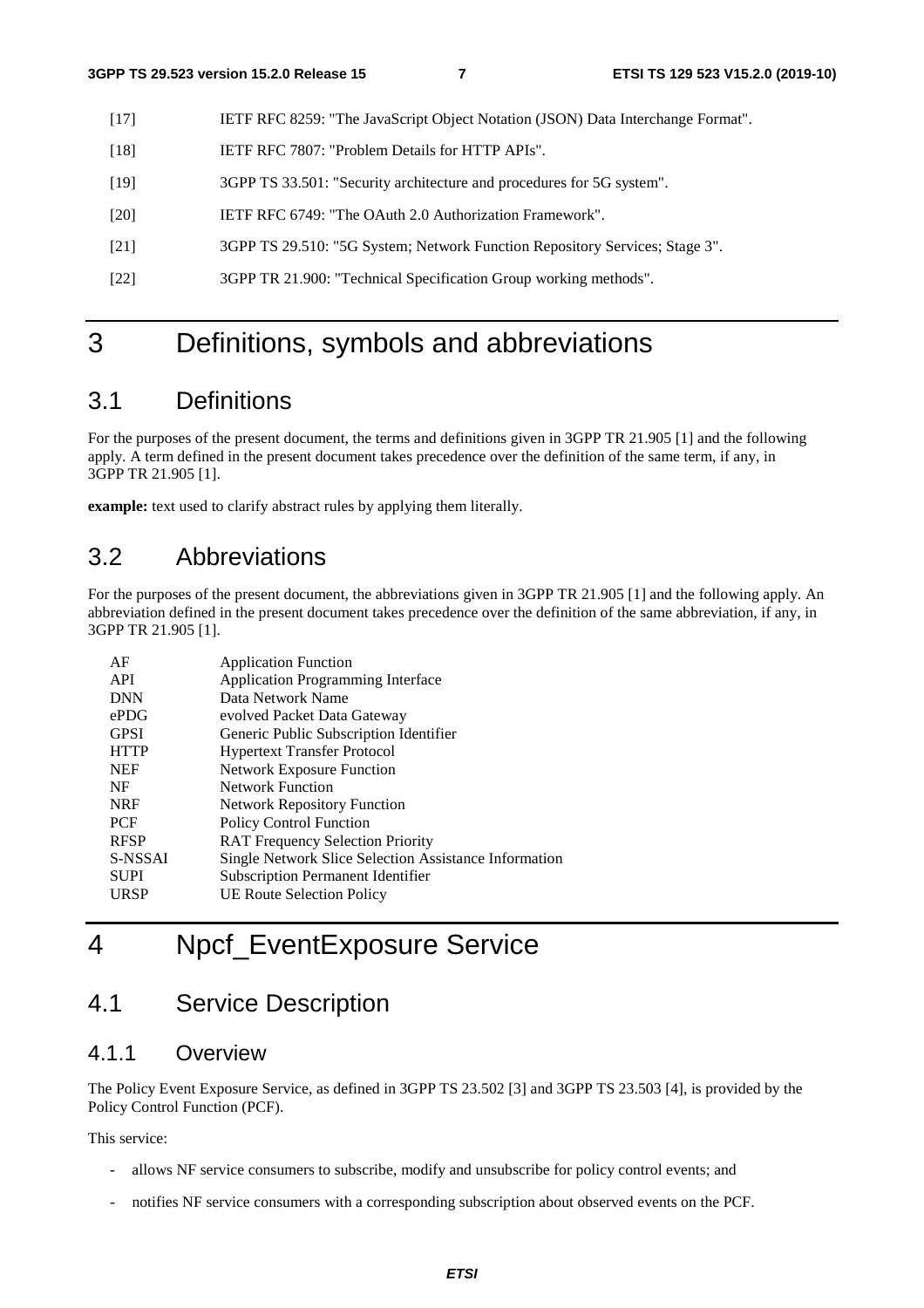The types of observed events include:

- PLMN identifier notification; and
- Access type change.

The target of the event reporting may include a group of UE(s) or any UE (i.e. all UEs). When the event occurs, to which the NF service consumer has subscribed to, the PCF reports the requested information to the NF service consumer based on the event reporting information definition requested by the NF service consumer (see 3GPP TS 23.502 [3], subclause 4.15.1).

### 4.1.2 Service Architecture

The 5G System Architecture is defined in 3GPP TS 23.501 [2]. The Policy and Charging related 5G architecture and signalling flows are also described in 3GPP TS 29.513 [8].

The Policy Event Exposure Service (Npcf\_EventExposure) is part of the Npcf service-based interface exhibited by the Policy Control Function (PCF).

The only known NF service consumer of the Npcf\_EventExposure service is the Network Exposure Function (NEF).

The Npcf\_EventExposure service is provided by the PCF and consumed by the NEF, as shown in figure 4.1.2-1 for the SBI representation model and in figure 4.1.2-2 for reference point representation model.



**Figure 4.1.2-1: Npcf\_EventExposure service Architecture, SBI representation** 



**Figure 4.1.2-2: Npcf\_EventExposure service Architecture, reference point representation**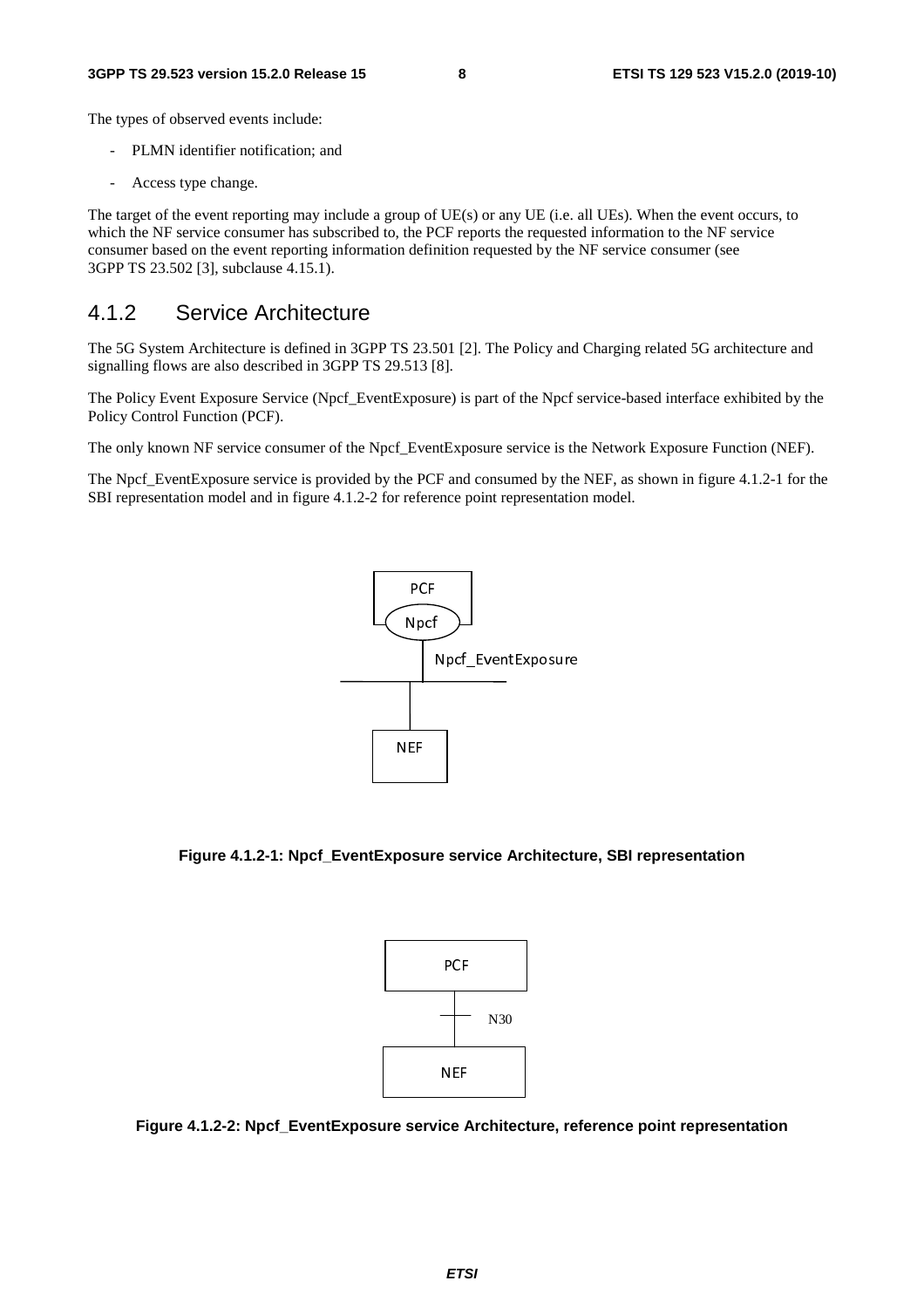### 4.1.3 Network Functions

### 4.1.3.1 Policy Control Function (PCF)

The PCF (Policy Control Function) is a functional element that encompasses policy control decision and flow based charging control functionalities as defined in 3GPP TS 29.512 [9], access and mobility policy decisions for the control of the UE Service Area Restrictions and RAT/RFSP control as defined in 3GPP TS 29.507 [10] and UE Policy decisions for the control of Access network discovery and selection policy and UE Route Selection Policy (URSP) as defined in 3GPP TS 29.525 [11].

The policy control decision and flow based charging control functionalities enable the PCF to provide network control regarding the service data flow detection, gating, QoS and flow based charging (except credit management) towards the SMF/UPF. The PCF offers these capabilities to the NF service consumers (e.g. the AF and NEF) as defined in 3GPP TS 29.514 [12] and 3GPP TS 29.214 [13].

The Policy Event Exposure Service enables the PCF to report policy control events observed in one or more PCF services to NF service consumers.

#### 4.1.3.2 NF Service Consumers

The Network Exposure Function (NEF) is a functional element that supports the following functionalities:

- The NEF securely exposes network capabilities and events provided by 3GPP NFs to AF.
- The NEF provides a means for the AF to securely provide information to 3GPP network and can authenticate, authorize and assist in throttling the AF.
- The NEF translates the information received from the AF to the one sent to internal 3GPP NFs, and vice versa.
- The NEF supports exposing information (collected from other 3GPP NFs) to the AF.

# 4.2 Service Operations

### 4.2.1 Introduction

Service operations defined for the Npcf\_EventExposure Service are shown in table 4.2.1-1.

| <b>Service Operation Name</b>  | <b>Description</b>                               | <b>Initiated by</b> |
|--------------------------------|--------------------------------------------------|---------------------|
| Npcf EventExposure Subscribe   | This service operation is used by an NF service  | NF service          |
|                                | consumer to subscribe for event notifications on | consumer (NEF)      |
|                                | a specified policy control event for a group of  |                     |
|                                | UE(s) or any UE, or to modify a subscription.    |                     |
| Npcf_EventExposure_Unsubscribe | This service operation is used by an NF service  | NF service          |
|                                | consumer to unsubscribe from event               | consumer (NEF)      |
|                                | notifications.                                   |                     |
| Npcf EventExposure Notify      | This service operation is used by the PCF to     | <b>PCF</b>          |
|                                | report UE related policy control event(s) to the |                     |
|                                | NF service consumer which has subscribed to      |                     |
|                                | the event report service.                        |                     |

| Table 4.2.1-1: Npcf_EventExposure Service Operations |  |  |  |
|------------------------------------------------------|--|--|--|
|------------------------------------------------------|--|--|--|

### 4.2.2 Npcf EventExposure Subscribe service operation

#### 4.2.2.1 General

This service operation is used by an NF service consumer to subscribe for policy events notifications on a specified context for a group of UE(s) or any UE, or to modify an existing subscription.

The following are the types of events for which a subscription can be made: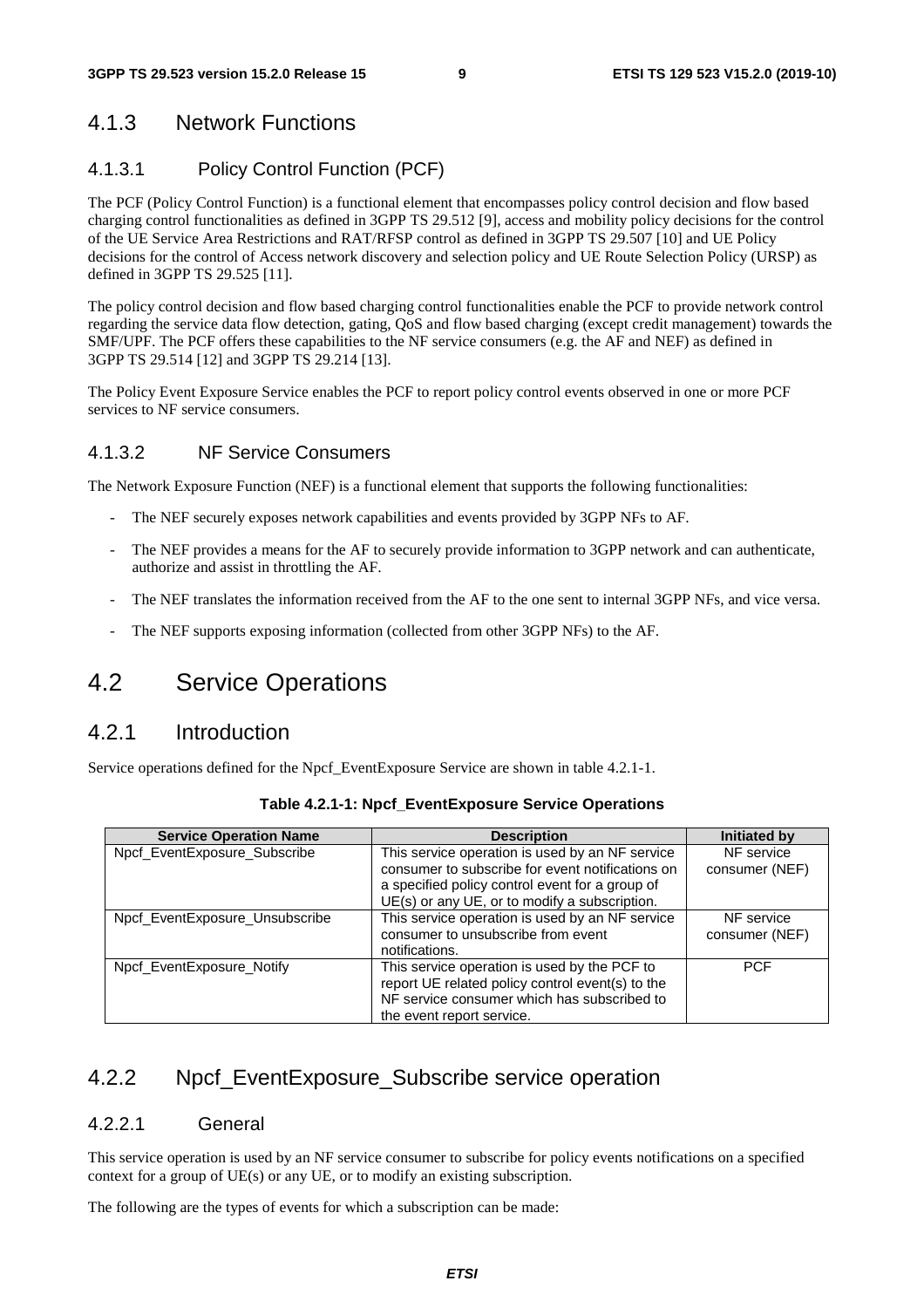- PLMN identifier notification; and
- Change of Access Type.

The following procedures using the Npcf. EventExposure. Subscribe service operation are supported:

- creating a new subscription;
- modifying an existing subscription.

#### 4.2.2.2 Creating a new subscription

Figure 4.2.2.2-1 illustrates the creation of a subscription.



**Figure 4.2.2.2-1: Creation of a subscription** 

To subscribe to event notifications, the NF service consumer shall send an HTTP POST request with: "{apiRoot}/npcfeventexposure/v1/subscriptions/" as request URI as shown in figure 4.2.2.2-1, step 1, and the "PcEventExposureSubsc" data structure as request body.

The "PcEventExposureSubsc" data structure shall include:

- identification of the policy events to subscribe as "eventSubs" attribute;
- indication of the UEs to which the subscription applies via:
	- a) identification of a group of UE(s) via a "groupId" attribute; or
	- b) identification of any UE by ommitting the "groupId" attribute.
- a URI where to receive the requested notifications as "notifUri" attribute; and
- a Notification Correlation Identifier assigned by the NF service consumer for the requested notifications as "notifId" attribute.

The "PcEventExposureSubsc" data structure may include:

- description of the event reporting information as "eventsRepInfo", which may include:
	- a) event notification method (periodic, one time, on event detection) as "notifMethod" attribute;
	- b) Maximum Number of Reports as "maxReportNbr" attribute;
	- c) Monitoring Duration as "monDur" attribute;
	- d) repetition period for periodic reporting as "repPeriod" attribute; and/or
	- e) immediate reporting indication as "immRep" attribute.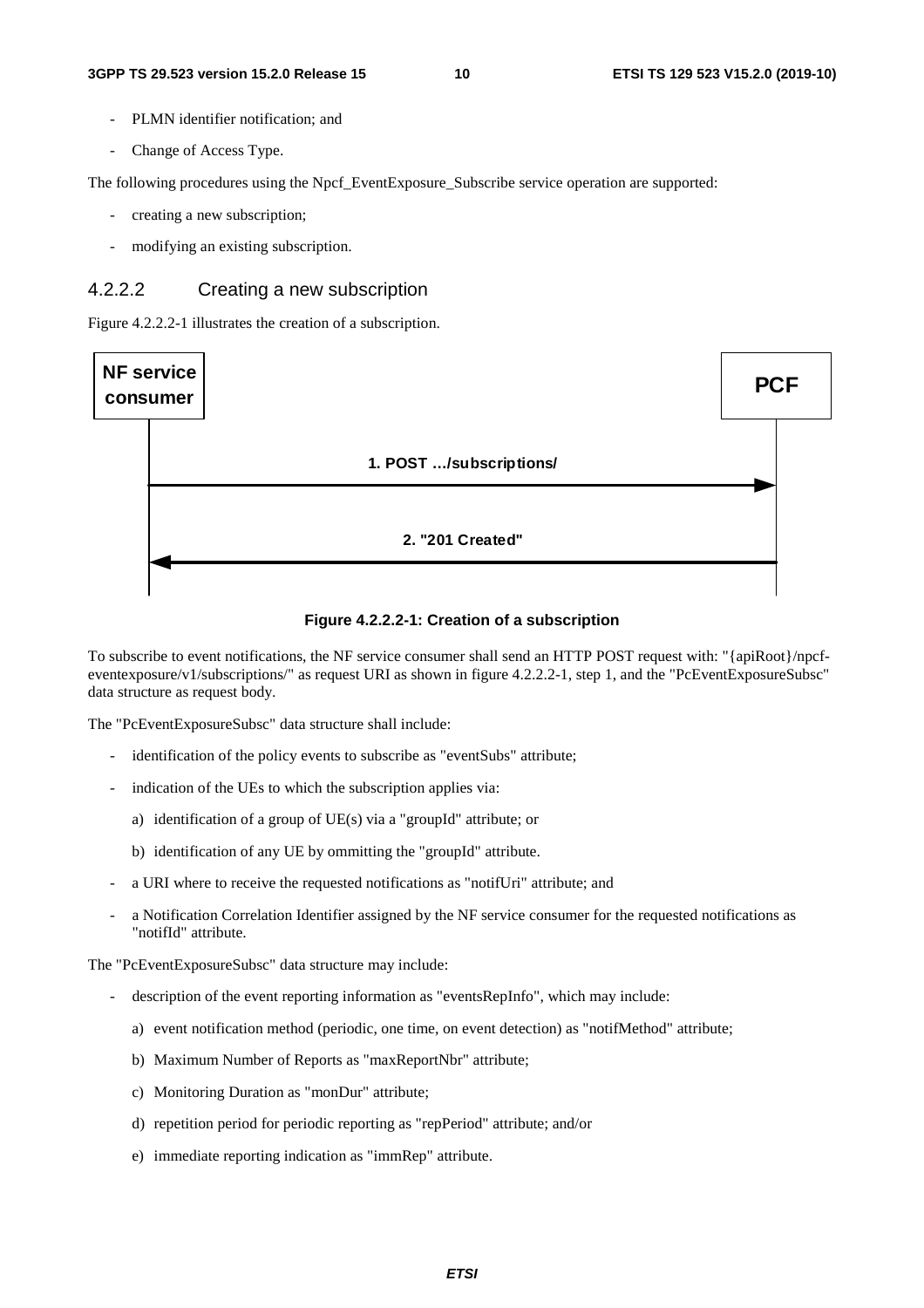- if the supported feature "ExtendedSessionInformation" is supported, to filter the AF sessions for which the policy event report shall occur, the identification of the services one or more AF sessions may belong to as "filterServices" attribute, which may include per service identification:
	- a) a list of ethernet flows in the "servEthFlows" attribute; or
	- b) a list of IP flows in the "servIpFlows" attribute; and/or
	- c) an AF application identifier in the "afAppId" attribute.
- to filter the DNNs for which the policy event report shall occur, the identification of the DNNs in the "filterDnns" attribute; and
- to filter the S-NSSAIs for which the policy event report shall occur, the identification of the S-NSSAIs in the "filterSnssais" attribute.

If the PCF cannot successfully fulfil the received HTTP POST request due to the internal PCF error or due to the error in the HTTP POST request, the PCF shall send the HTTP error response as specified in subclause 5.7.

Upon successful reception of the HTTP POST request with "{apiRoot}/npcf-eventexposure/v1/subscriptions/" as request URI and "PcEventExposureSubsc" data structure as request body, the PCF shall create a new "Individual Policy "PcEventExposureSubsc" data structure as request body, the PCF shall create a new "Individual Policy<br>ion" resource, shall store the subscription and shall send a HTTP "201 Created" response as shown in<br>step 2. The PCF shal Events Subscription" resource, shall store the subscription and shall send a HTTP "201 Created" response as shown in figure 4.2.2.2-1, step 2. The PCF shall include in the "201 Created" response:

- a Location header field; and
- an "PcEventExposureSubsc" data type in the payload body.

- an "PcEventExposureSubsc" data type in the payload body.<br>The Location header field shall contain the URI of the created individual application session context resource i.e. "{apiRoot}/ npcf-eventexposure/v1/subscriptions/{subscriptionId}".

The "PcEventExposureSubsc" data type payload body shall contain the representation of the created "Individual Policy Events Subscription

Events Subscription".<br>When the "monDur" attribute is included in the response, it represents a server selected expiry time that is equal or less than a possible expiry time in the request.

When the "immRep" attribute is included in the subscription and the subscribed policy control events are available, the PCF shall immediately notify the NF service consumer using the Npcf\_EventExposure\_Notify service operation, as described in subclause 4.2.4.2.

#### 4.2.2.3 Modifying an existing subscription

Figure 4.2.2.3-1 illustrates the modification of an existing subscription.





To modify an existing subscription to event notifications, the NF service consumer shall send an HTTP PUT request with: "{apiRoot}/npcf-eventexposure/v1/subscriptions/{subscriptionId}" as request URI, as shown in figure 4.2.2.3-1,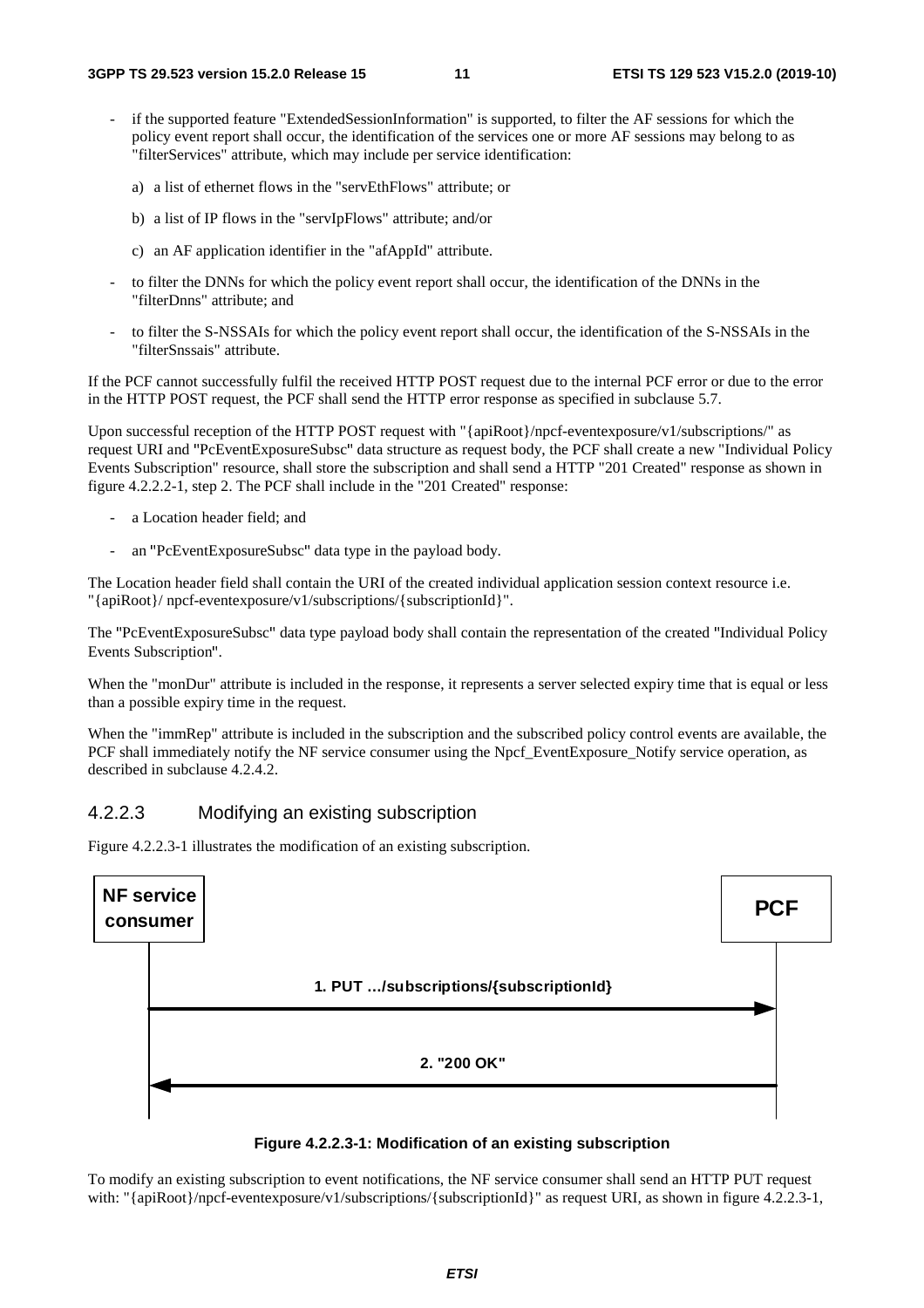step 1, where "{subscriptionId}" is the subscription correlation ID of the existing subscription. The "PcEventExposureSubsc" data structure is included as request body as described in subclause 4.2.2.2.

- NOTE 1: An alternate NF service consumer than the one that requested the generation of the subscription resource can send the PUT.
- NOTE 2: The "notifUri" attribute within the PcEventExposureSubsc data structure can be modified to request that subsequent notifications are sent to a new NF service consumer.

If the PCF cannot successfully fulfil the received HTTP PUT request due to the internal PCF error or due to the error in the HTTP PUT request, the PCF shall send the HTTP error response as specified in subclause 5.7.

Upon successful reception of an HTTP PUT request with: "{apiRoot}/npcfeventexposure/v1/subscriptions/{subscriptionId}" as request URI and "PcEventExposureSubsc" data structure as "PcEventExposureSubsc" data structure as<br>TP "200 OK" response as shown in figure 4<br>body. request body, the PCF shall store the subscription and shall send a HTTP "200 OK" response as shown in figure 4.2.2.3- 1, step 2, with the "PcEventExposureSubsc" data structure as response body.

1, step 2, with the "PcEventExposureSubsc" data structure as response body.<br>The "PcEventExposureSubsc" data structure payload body shall contain the representation of the modified "Individual<br>Policy Events Subscription". Policy Events Subscription".

Policy Events Subscription".<br>When the "monDur" attribute is included in the response, it represents a NF service producer selected expiry time that is equal or less than a possible expiry time received in the request.

When the "immRep" attribute is included in the updated subscription and the subscribed policy control events are available, the PCF shall immediately notify the NF service consumer using the Npcf\_EventExposure\_Notify service operation, as described in subclause 4.2.4.2.

### 4.2.3 Npcf\_EventExposure\_UnSubscribe service operation

#### 4.2.3.1 General

This service operation is used by an NF service consumer to unsubscribe from event notifications.

The following procedure using the Npcf\_EventExposure\_UnSubscribe service operation is supported:

unsubscription from event notifications.

#### 4.2.3.2 Unsubscription from event notifications

Figure 4.2.3.2-1 illustrates the unsubscription from event notifications.



#### **Figure 4.2.3.2-1: Unsubscription from event notifications**

To unsubscribe from event notifications, the NF service consumer shall send an HTTP DELETE request with: "{apiRoot}/npcf-eventexposure/v1/subscriptions/{subscriptionId}" as request URI, as shown in figure 4.2.3.2-1, step 1, where "{subscriptionId}" is the subscription correlation identifier of the existing resource subscription that is to be deleted.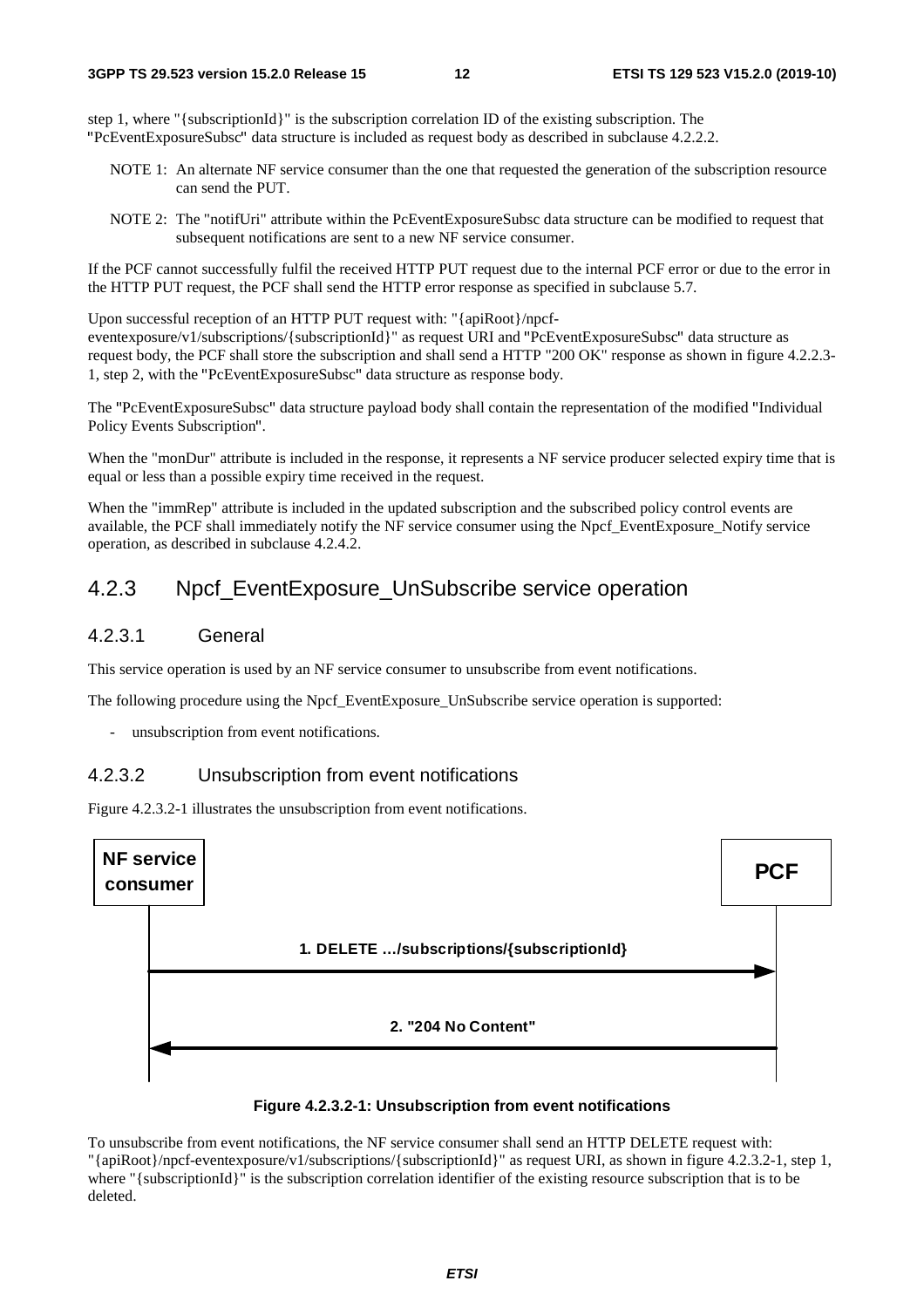If the PCF cannot successfully fulfil the received HTTP DELETE request due to the internal PCF error or due to the error in the HTTP DELETE request, the PCF shall send the HTTP error response as specified in subclause 5.7.

Upon successful reception of the HTTP DELETE request with: "{apiRoot}/npcfeventexposure/v1/subscriptions/{subscriptionId}" as request URI, the PCF shall remove the corresponding subscription and shall send an HTTP "204 No Content" response as shown in figure 4.2.3.2-1, step 2.

### 4.2.4 Npcf\_EventExposure\_Notify service operation

#### 4.2.4.1 General

The Npcf\_EventExposure\_Notify service operation enables the PCF to notify to the NF service consumers that the previously subscribed policy control event occurred.

The following procedure using the Npcf\_EventExposure\_Notify service operation is supported:

- notification about subscribed events.

#### 4.2.4.2 Notification about subscribed events

Figure 4.2.4.2-1 illustrates the notification about subscribed events.



**Figure 4.2.4.2-1: Notification about subscribed events** 

If the PCF observes policy control related event(s) for which an NF service consumer has subscribed to, the PCF shall send an HTTP POST request as shown in figure 4.2.4.2-1, step 1, with the "{notifUri}" as request URI with the value previously provided by the NF service consumer within the corresponding subscription, and the "PcEventExposureNotif" data structure.

The "PcEventExposureNotif" data structure shall include:

- Notification correlation ID provided by the NF service consumer during the subscription as "notifId" attribute; and
- information about the observed event(s) within the "eventNotifs" attribute that shall contain for each observed event an "PcEventNotification" data structure that shall include:
	- 1. the Policy Control event as "event" attribute;
	- 2. for an access type change:
		- a) new access type as "accType" attribute;
		- b) the new RAT type as "ratType" attribute, if applicable for the notified access type; and
		- c) for EPC inteworking scenarios, the ePDG address as "anGwAddr" attribute, if applicable for the notified access type;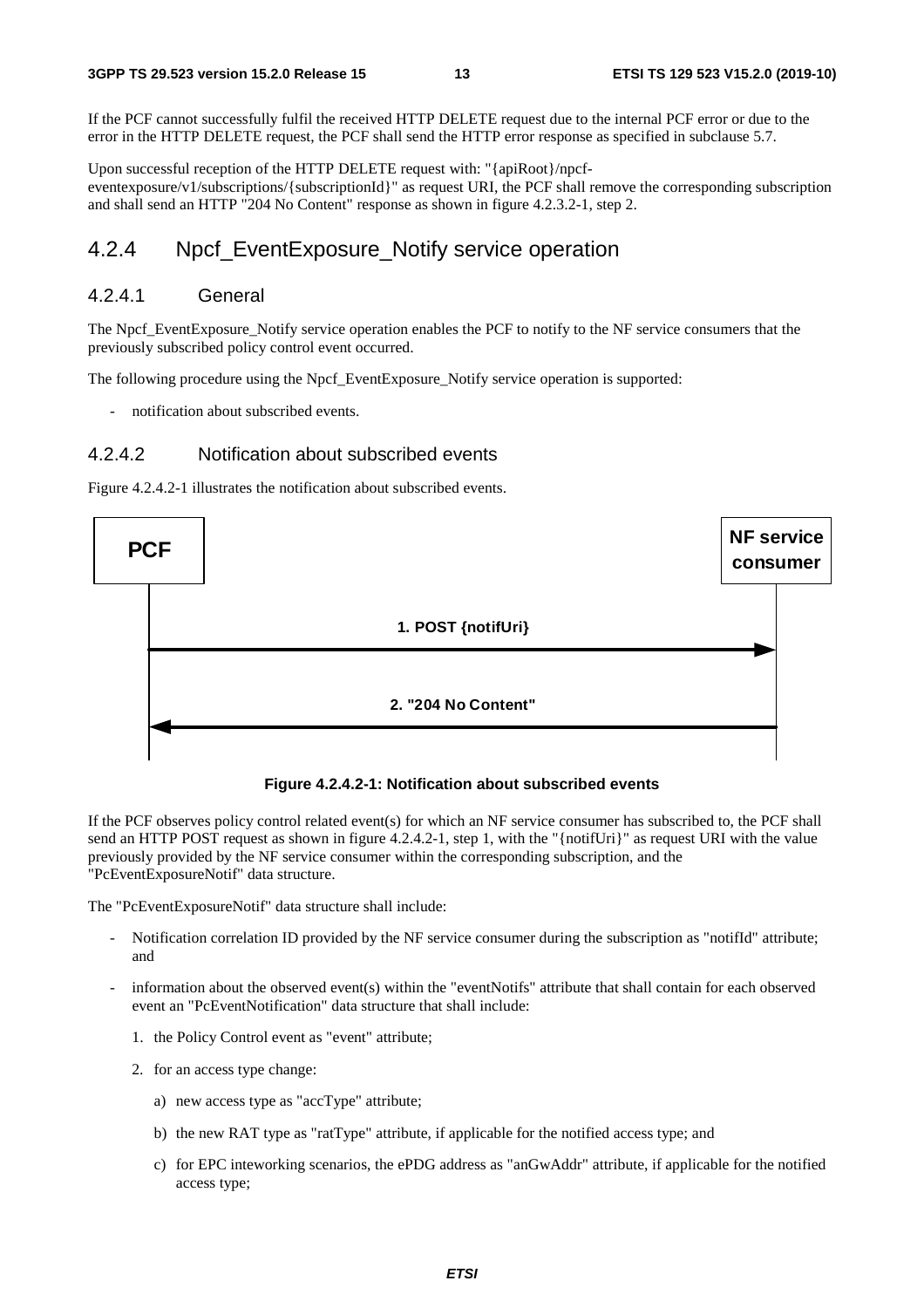- 3. for a PLMN change:
	- a) new PLMN as "plmnId" attribute;
- 4. the identity of the affected UE in the "supi" attribute and, if available, in the "gpsi" attribute;
- 5. the time at which the event was observed encoded as "timeStamp" attribute;
- 6. if available, and if the feature "ExtendedSessionInformation" is supported, information about the PDU session involved in the reported event in the "pduSessInfo" attribute, that shall include:
	- a) the S-NSSAI of the PDU session in the "snssai" attribute;
	- b) the DNN of the PDU session in the "dnn" attribute; and
	- c) the IPv4 address in the "ueIpv4" attribute and/or the IPv6 prefix in the "ueIpv6" attribute, or the Ethernet MAC address in the "ueMac" attribute; and

if the IPv4 address is included in the "ueIpv4" attribute, may include the IP domain in the "ipDomain" attribute;

- 7. if available, and if the feature "ExtendedSessionInformation" is supported, information about the services involved in the reported event in the indicated PDU session in the "repServices" attribute, which may include per identified service:
	- a) a list of Ethernet flows in the "servEthFlows" attribute which contains an impacted Ethernet flow number within the "flowNumber" attribute in each EthernetFlowInfo data structure; or
	- b) a list of IP flows in the "servIpFlows" attribute which contains an impacted IP flow number within the "flowNumber" attribute in each IpFlowInfo data structure; and/or
	- c) an AF application identifier in the "afAppId" attribute.

If the NF service consumer cannot successfully fulfil the received HTTP POST request due to the internal error or due to the error in the HTTP POST request, the NF service consumer shall send the HTTP error response as specified in subclause 5.7.

Upon successful reception of the HTTP POST request with "{notifUri}" as request URI and a "PcEventExposureNotif" data structure as request body, the NF service consumer shall send a "204 No Content" HTTP response, as shown in figure 4.2.4.2-1, step 2, for a successful processing.

# 5 Npcf\_EventExposure Service API

### 5.1 Introduction

The Npcf\_EventExposure Service shall use the Npcf\_EventExposure API.

The request URI used in HTTP request from the NF service consumer towards the PCF shall have the structure defined in subclause 4.4.1 of 3GPP TS 29.501 [6], i.e.:

#### **{apiRoot}/{apiName}/{apiVersion}/{apiSpecificResourceUriPart}**

with the following components:

- The {apiRoot} shall be set as described in 3GPP TS 29.501 [6].
- The {apiName} shall be "npcf-eventexposure".
- The {apiVersion} shall be "v1".
- The {apiSpecificResourceUriPart} shall be set as described in subclause 5.3.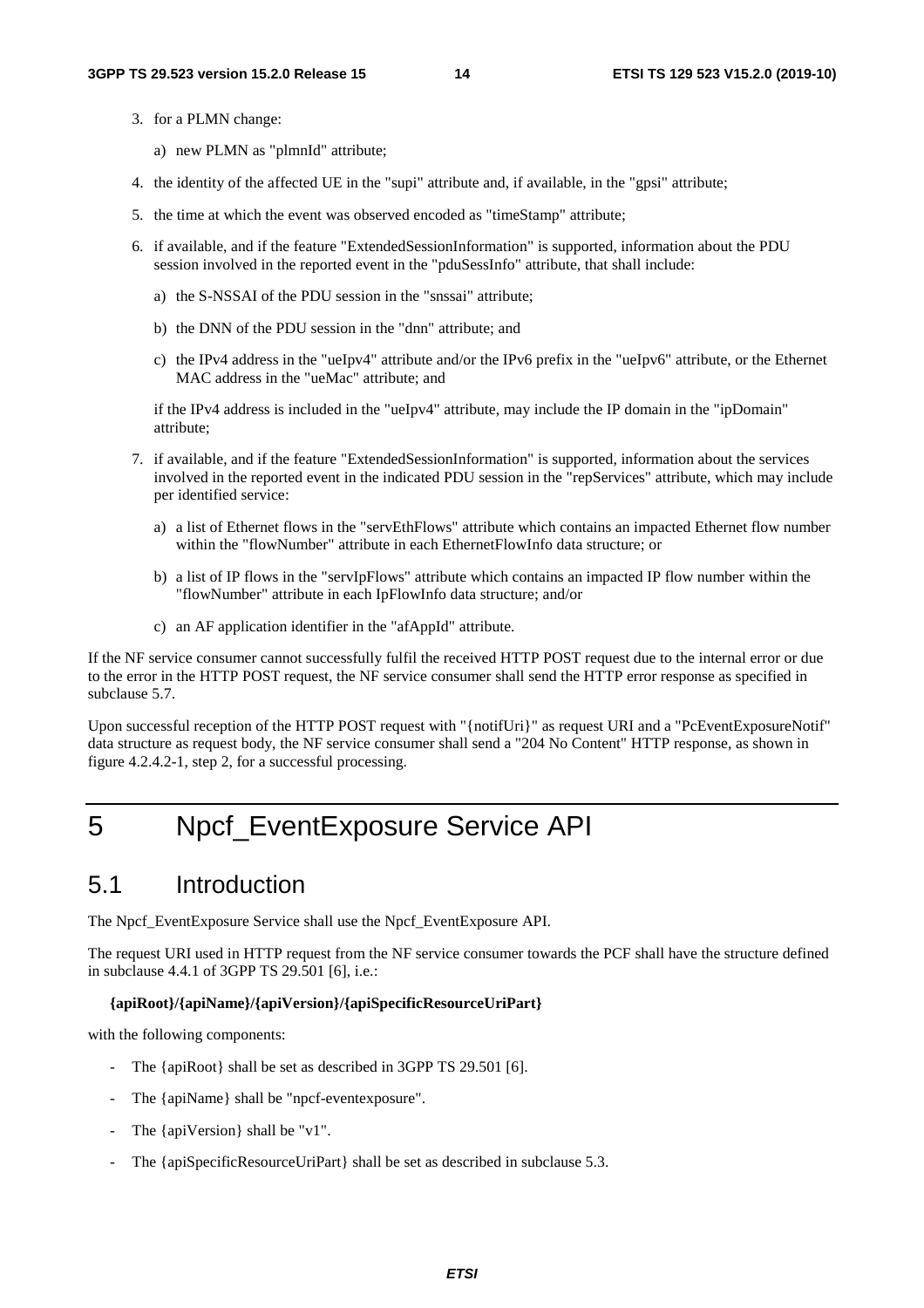# 5.2 Usage of HTTP

### 5.2.1 General

HTTP/2, IETF RFC 7540 [16], shall be used as specified in subclause 5.2 of 3GPP TS 29.500 [5].

HTTP/2 shall be transported as specified in subclause 5.3 of 3GPP TS 29.500 [5].

The OpenAPI [7] specification of HTTP messages and content bodies for the Npcf\_EventExposure is contained in Annex A.

### 5.2.2 HTTP standard headers

#### 5.2.2.1 General

See subclause 5.2.2 of 3GPP TS 29.500 [5] for the usage of HTTP standard headers.

### 5.2.2.2 Content type

JSON, IETF RFC 8259 [17], shall be used as content type of the HTTP bodies specified in the present specification as specified in subclause 5.4 of 3GPP TS 29.500 [5]. The use of the JSON format shall be signalled by the content type "application/json".

"Problem Details" JSON object shall be used to indicate additional details of the error in a HTTP response body and shall be signalled by the content type "application/problem+json", as defined in IETF RFC 7807 [18].

### 5.2.3 HTTP custom headers

#### 5.2.3.1 General

The mandatory HTTP custom header fields specified in subclause 5.2.3.2 of 3GPP TS 29.500 [5] shall be applicable.

In this Release of the specification, no specific custom headers are defined for the Npcf\_EventExposure API.

### 5.3 Resources

### 5.3.1 Resource Structure

{apiRoot}/npcf-eventexposure/v1



#### **Figure 5.3.1-1: Resource URI structure of the Npcf\_EventExposure API**

Table 5.3.1-1 provides an overview of the resources and applicable HTTP methods.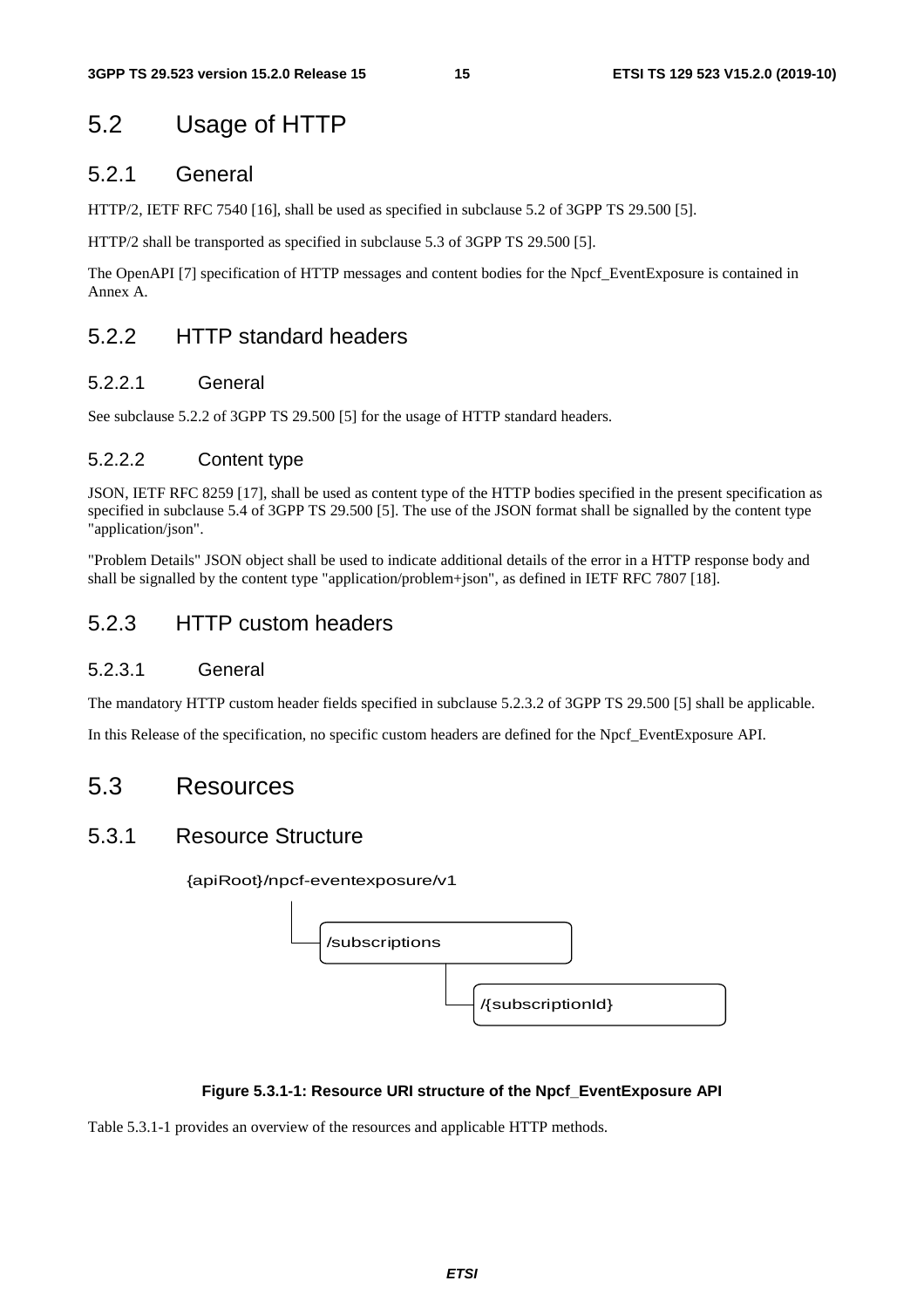| Resource name                                        | <b>Resource URI</b>                                                            | <b>HTTP</b> method or<br>custom operation | <b>Description</b>                                                                                                                            |
|------------------------------------------------------|--------------------------------------------------------------------------------|-------------------------------------------|-----------------------------------------------------------------------------------------------------------------------------------------------|
| <b>Policy Control</b><br><b>Events Subscriptions</b> | {apiRoot}/<br>npcf-eventexposure/<br>v1/subscriptions                          | IPOST                                     | Subscription to the notification of<br>policy control events and creation of<br>an Individual Policy Control Events<br>Subscription resource. |
|                                                      | {apiRoot}/<br>npcf-eventexposure/<br>v1/subscriptions/{subscriptionId}  DELETE | <b>GET</b>                                | Reads an Individual Policy Control<br>Events Subscription resource.                                                                           |
| <b>Individual Policy</b><br><b>Control Events</b>    |                                                                                | <b>PUT</b>                                | Modifies an Individual Policy Control<br>Events Subscription.                                                                                 |
| Subscription                                         |                                                                                |                                           | Cancels an individual subscription<br>to notifications of policy control                                                                      |
|                                                      |                                                                                |                                           | events.                                                                                                                                       |

**Table 5.3.1-1: Resources and methods overview** 

### 5.3.2 Resource: Policy Control Events Subscriptions (Collection)

#### 5.3.2.1 Description

The Policy Control Events Subscriptions resource represents all subscriptions of the Npcf\_EventExposure service at a given PCF.

#### 5.3.2.2 Resource definition

#### Resource URI: **{apiRoot}/npcf-eventexposure/v1/subscriptions/**

This resource shall support the resource URI variables defined in table 5.3.2.2-1.

#### **Table 5.3.2.2-1: Resource URI variables for this resource**

| <b>TABLE</b><br><b>Name</b> | $-1$<br>$-1.1$<br>.<br>чυι. |  |  |  |  |
|-----------------------------|-----------------------------|--|--|--|--|
| $\overline{\phantom{a}}$    | subclause                   |  |  |  |  |
| lapit                       | See                         |  |  |  |  |
| रoot                        | ັບ.                         |  |  |  |  |

#### 5.3.2.3 Resource Standard Methods

#### 5.3.2.3.1 POST

This method shall support the URI query parameters specified in table 5.3.2.3.1-1.

#### **Table 5.3.2.3.1-1: URI query parameters supported by the POST method on this resource**

| <b>Name</b> | Data type | يبدئا ومرااوس | <b>Description</b> |
|-------------|-----------|---------------|--------------------|
| n/a         |           |               |                    |

This method shall support the request data structures specified in table 5.3.2.3.1-2 and the response data structures and response codes specified in table 5.3.2.3.1-3.

#### **Table 5.3.2.3.1-2: Data structures supported by the POST Request Body on this resource**

| Data type       |   | <b>Cardinality</b> | <b>Description</b>                                                            |
|-----------------|---|--------------------|-------------------------------------------------------------------------------|
| PcEventExposure | M |                    | Contains the information required for the creation of a new individual policy |
| Subsc           |   |                    | control events subscription.                                                  |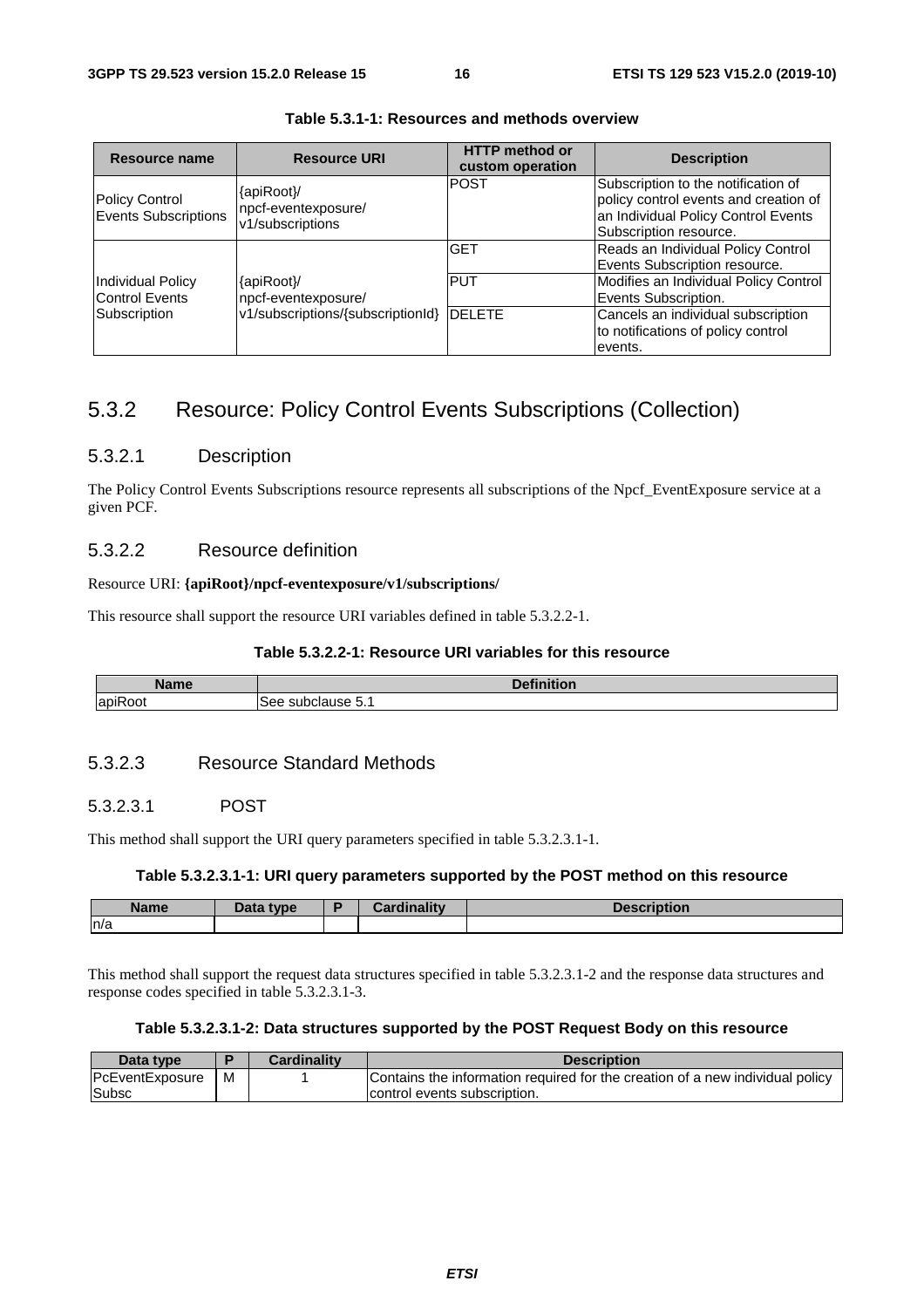#### **Table 5.3.2.3.1-3: Data structures supported by the POST Response Body on this resource**

| Data type                                                                                       |   | <b>Cardinality</b> | Response codes | <b>Description</b>                                   |  |  |
|-------------------------------------------------------------------------------------------------|---|--------------------|----------------|------------------------------------------------------|--|--|
| <b>PcEventExposure</b>                                                                          | м |                    | 201 Created    | Contains the representation of the Individual Policy |  |  |
| Subsc                                                                                           |   |                    |                | Control Events Subscription resource.                |  |  |
| NOTE:<br>The mandatory HTTP error status codes for the POST method listed in Table 5.2.7.1-1 of |   |                    |                |                                                      |  |  |
| 3GPP TS 29.500 [5] also apply.                                                                  |   |                    |                |                                                      |  |  |

#### 5.3.2.4 Resource Custom Operations

None.

### 5.3.3 Resource: Individual Policy Control Events Subscription (Document)

#### 5.3.3.1 Description

The Individual Policy Control Events Subscription resource represents a single subscription of the Npcf\_EventExposure service at a given PCF.

#### 5.3.3.2 Resource definition

#### Resource URI: **{apiRoot}/npcf-eventexposure/v1/subscriptions/{subscriptionId}**

This resource shall support the resource URI variables defined in table 5.3.3.2-1.

#### **Table 5.3.3.2-1: Resource URI variables for this resource**

| Name           | <b>Definition</b>                                                    |
|----------------|----------------------------------------------------------------------|
| apiRoot        | 'See subclause 5.1                                                   |
| subscriptionId | String identifying a subscription to the PCF event exposure service. |

#### 5.3.3.3 Resource Standard Methods

#### 5.3.3.3.1 GET

This method shall support the URI query parameters specified in table 5.3.3.3.1-1.

#### **Table 5.3.3.3.1-1: URI query parameters supported by the GET method on this resource**

| <b>Name</b> | Data type | <b>Cardinality</b> | <b>Description</b> |
|-------------|-----------|--------------------|--------------------|
| n/a         |           |                    |                    |

This method shall support the request data structures specified in table 5.3.3.3.1-2 and the response data structures and response codes specified in table 5.3.3.3.1-3.

#### **Table 5.3.3.3.1-2: Data structures supported by the GET Request Body on this resource**

| Data type | Cordinality | $\overline{\phantom{a}}$<br><b>Description</b> |
|-----------|-------------|------------------------------------------------|
| n/a       |             |                                                |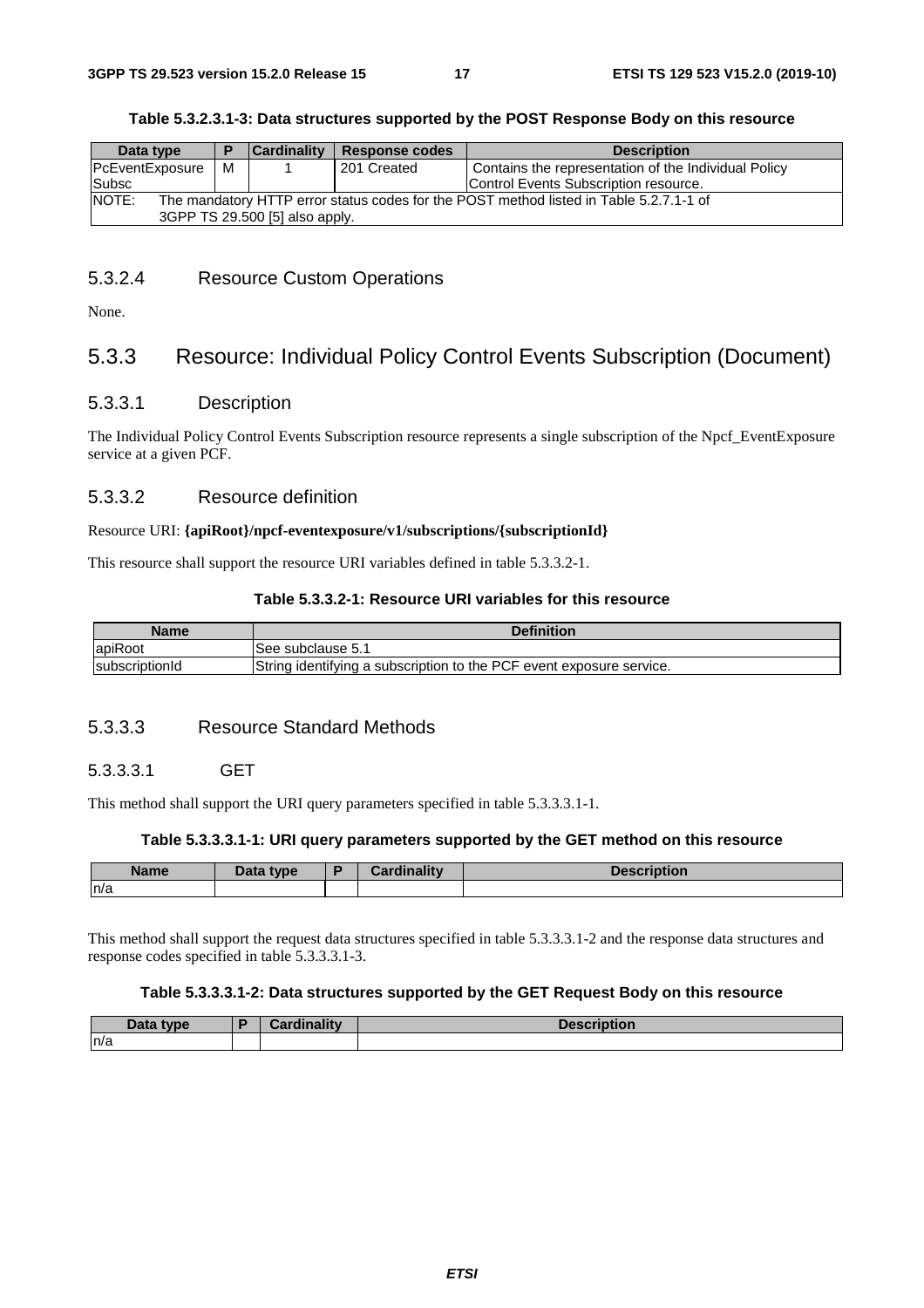#### **Table 5.3.3.3.1-3: Data structures supported by the GET Response Body on this resource**

| Data type                      | Е | <b>Cardinality</b> | <b>Response</b><br>codes | <b>Description</b>                                                                                       |
|--------------------------------|---|--------------------|--------------------------|----------------------------------------------------------------------------------------------------------|
| PcEventExposureSubs   M<br>IC. |   |                    | 200 OK                   | A representation of the Individual Policy Control Events<br>Subscription is returned.                    |
| <b>NOTE:</b><br>also apply.    |   |                    |                          | The mandatory HTTP error status codes for the GET method listed in Table 5.2.7.1-1 of 3GPP TS 29.500 [5] |

#### 5.3.3.3.2 PUT

This method shall support the URI query parameters specified in table 5.3.3.3.2-1.

#### **Table 5.3.3.3.2-1: URI query parameters supported by the PUT method on this resource**

| <b>Name</b> | Data type | <b>Cardinality</b> | <b>Description</b> |
|-------------|-----------|--------------------|--------------------|
| n/a         |           |                    |                    |

This method shall support the request data structures specified in table 5.3.3.3.2-2 and the response data structures and response codes specified in table 5.3.3.3.2-3.

#### **Table 5.3.3.3.2-2: Data structures supported by the PUT Request Body on this resource**

| Data type                  |   | <b>Cardinality</b> | <b>Description</b>                                                  |
|----------------------------|---|--------------------|---------------------------------------------------------------------|
| <b>PcEventExposureSubs</b> | M |                    | Modifies the existing Individual Policy Control Events Subscription |
|                            |   |                    | resource.                                                           |

#### **Table 5.3.3.3.2-3: Data structures supported by the PUT Response Body on this resource**

| Data type                   | P | <b>Cardinality</b> | <b>Response</b><br>codes | <b>Description</b>                                                                                                      |
|-----------------------------|---|--------------------|--------------------------|-------------------------------------------------------------------------------------------------------------------------|
| PcEventExposureSubs M<br>ΙC |   |                    | 200 OK                   | Successful case: The Individual Policy Control Events<br>Subscription was modified and a representation is<br>returned. |
| NOTE:<br>also apply.        |   |                    |                          | The mandatory HTTP error status codes for the PUT method listed in Table 5.2.7.1-1 of 3GPP TS 29.500 [5]                |

#### 5.3.3.3.3 DELETE

This method shall support the URI query parameters specified in table 5.3.3.3.3-1.

#### **Table 5.3.3.3.3-1: URI query parameters supported by the DELETE method on this resource**

| <b>Name</b> | Data type | B | <b>Cardinality</b> | <b>Description</b> |
|-------------|-----------|---|--------------------|--------------------|
| n/a         |           |   |                    |                    |

This method shall support the request data structures specified in table 5.3.3.3.3-2 and the response data structures and response codes specified in table 5.3.3.3.3-3.

#### **Table 5.3.3.3.3-2: Data structures supported by the DELETE Request Body on this resource**

| Data type | $\mathcal{O}$ and in all in<br>Cardinality | <b>Description</b> |
|-----------|--------------------------------------------|--------------------|
| ln/a      |                                            |                    |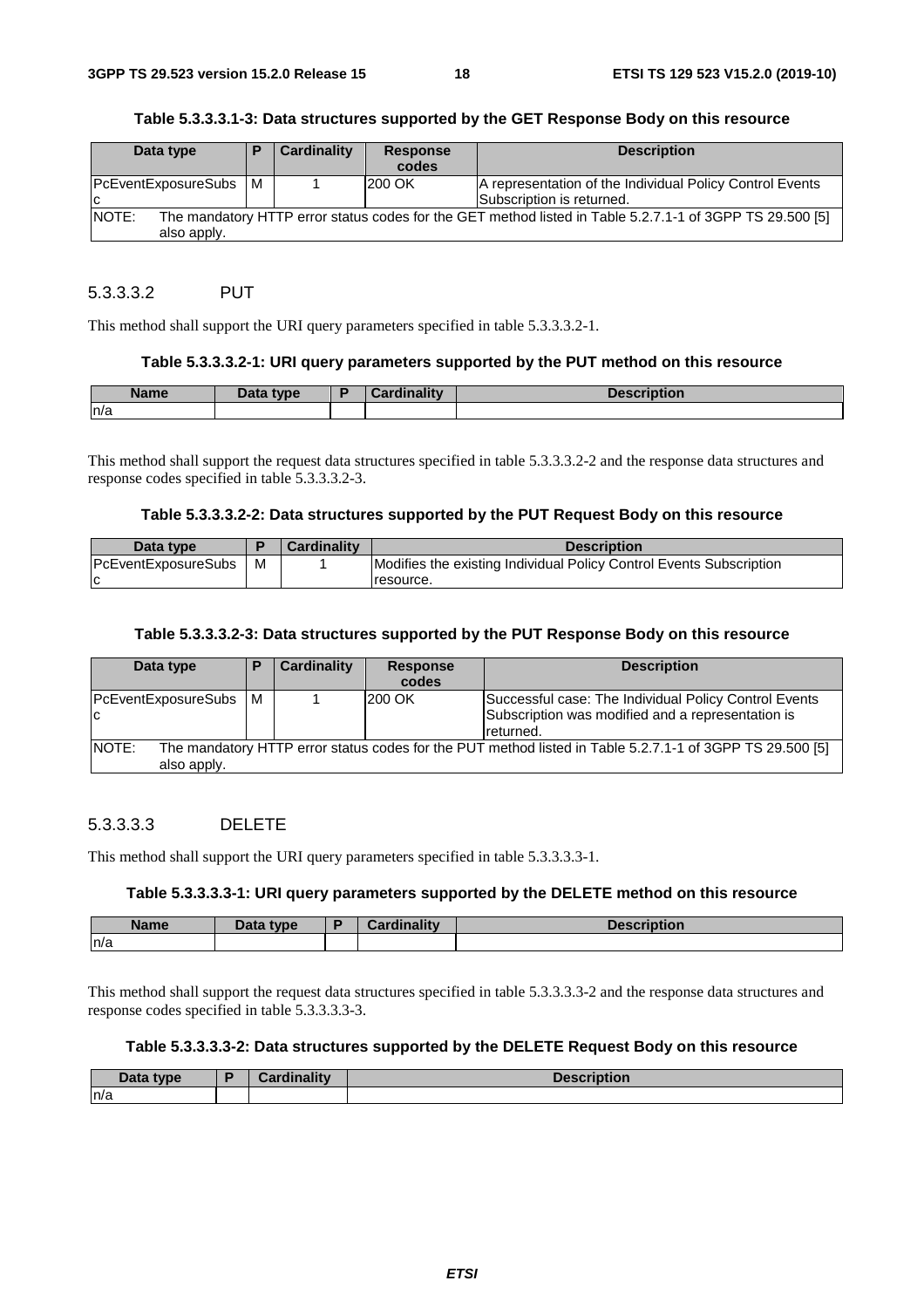#### **Table 5.3.3.3.3-3: Data structures supported by the DELETE Response Body on this resource**

| Data type                                                                                                                           | P | <b>Cardinality</b> | <b>Response</b><br>codes | <b>Description</b>                                                                                                         |  |
|-------------------------------------------------------------------------------------------------------------------------------------|---|--------------------|--------------------------|----------------------------------------------------------------------------------------------------------------------------|--|
| n/a                                                                                                                                 |   |                    | 204 No Content           | Successful case: The Individual Policy Control Events<br>Subscription resource matching the subscriptionId was<br>deleted. |  |
| INOTE:<br>The mandatory HTTP error status code for the DELETE method listed in Table 5.2.7.1-1 of<br>3GPP TS 29.500 [5] also apply. |   |                    |                          |                                                                                                                            |  |

### 5.3.3.4 Resource Custom Operations

None.

# 5.4 Custom Operations without associated resources

None.

### 5.5 Notifications

#### 5.5.1 General

Notifications shall comply to subclause 6.2 of 3GPP TS 29.500 [5] and subclause 4.6.2.3 of 3GPP TS 29.501 [6].

#### **Table 5.5.1-1: Notifications**

| <b>Custom operation URI</b> | <b>Mapped HTTP</b><br>method | <b>Description</b>                              |
|-----------------------------|------------------------------|-------------------------------------------------|
| {notifUri}                  | POST                         | Notification of policy control event reporting. |

### 5.5.2 Policy Control Event Notification

#### 5.5.2.1 Description

The Policy Control Event Notification is used by the PCF to report one or several observed policy control events to the NF service consumer that has subscribed to such notifications via the Individual Policy Control Events Subscription resource.

#### 5.5.2.2 Target URI

The Notification URI **"{notifUri}"** shall be used with the URI variables defined in table 5.5.2.2-1.

#### **Table 5.5.2.2-1: URI variables**

| <b>Name</b>      | <b>Definition</b>                                                                                                                                                                                                           |
|------------------|-----------------------------------------------------------------------------------------------------------------------------------------------------------------------------------------------------------------------------|
| <b>InotifUri</b> | String formatted as URI with the Notification Uri as assigned by the NF service consumer during the<br>subscription service operation and described within the PcEventExposureSubsc data type (see<br>Itable $5.6.2.2-1$ ). |

#### 5.5.2.3 Standard Methods

#### 5.5.2.3.1 POST

This method shall support the URI query parameters specified in table 5.5.2.3.1-1.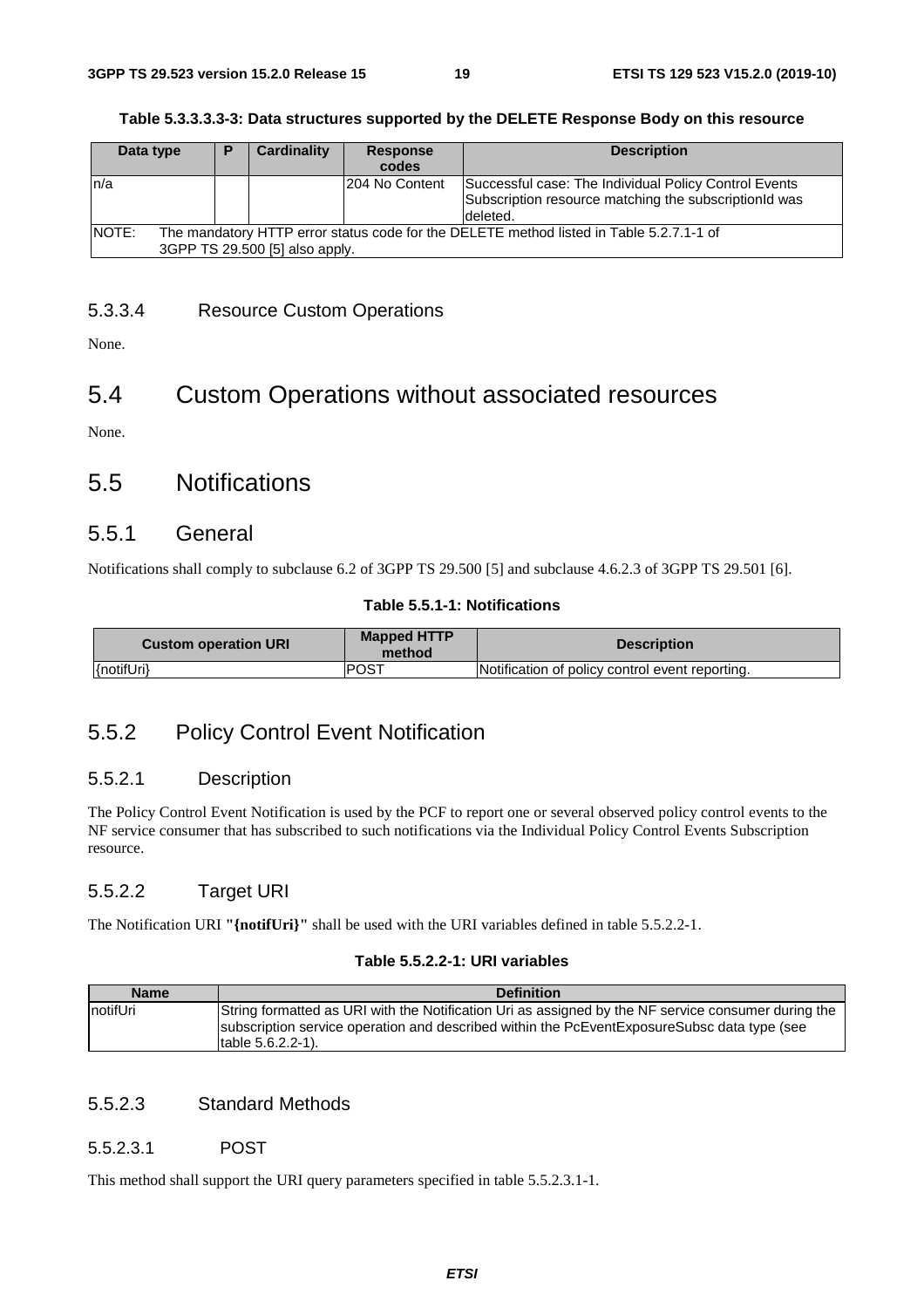#### **Table 5.5.2.3.1-1: URI query parameters supported by the POST method on this resource**

| <b>Name</b> | Data type<br>Putu | <b>Cardinality</b> | <b>Description</b> |
|-------------|-------------------|--------------------|--------------------|
| n/a         |                   |                    |                    |

This method shall support the request data structures specified in table 5.5.2.3.1-2 and the response data structures and response codes specified in table 5.5.2.3.1-3.

#### **Table 5.5.2.3.1-2: Data structures supported by the POST Request Body on this resource**

| Data<br>tvne                |     | <br>scription                                                        |
|-----------------------------|-----|----------------------------------------------------------------------|
| <b>PcEventExposureNotif</b> | ΙVΙ | Provides<br>control events<br>⊦about observed policv⊣<br>Information |

#### **Table 5.5.2.3.1-3: Data structures supported by the POST Response Body on this resource**

| Data type                                                                                          |                                                          | <b>Cardinality</b> | <b>Response codes</b> | <b>Description</b>                               |  |  |  |  |
|----------------------------------------------------------------------------------------------------|----------------------------------------------------------|--------------------|-----------------------|--------------------------------------------------|--|--|--|--|
| In/a                                                                                               |                                                          |                    | 204 No Content        | The receipt of the Notification is acknowledged. |  |  |  |  |
| NOTE:<br>In addition, the HTTP status codes which are specified as mandatory in table 5.2.7.1-1 of |                                                          |                    |                       |                                                  |  |  |  |  |
|                                                                                                    | 3GPP TS 29.500 [5] for the POST method shall also apply. |                    |                       |                                                  |  |  |  |  |

### 5.6 Data Model

### 5.6.1 General

This subclause specifies the application data model supported by the API.

Table 5.6.1-1 specifies the data types defined for the Npcf\_EventExposure service based interface protocol.

| Data type             | <b>Section defined</b> | <b>Description</b>                                                                                                            | <b>Applicability</b>            |
|-----------------------|------------------------|-------------------------------------------------------------------------------------------------------------------------------|---------------------------------|
| EthernetFlowInfo      | 5.6.2.6                | Identification of an UL/DL ethernet flow.                                                                                     | ExtendedSessio<br>InInformation |
| <b>IpFlowInfo</b>     | 5.6.2.7                | Identification of an UL/DL IP flow.                                                                                           | ExtendedSessio<br>InInformation |
| PcEvent               | 5.6.3.3                | Policy Control Events.                                                                                                        |                                 |
| PcEventExposureSubsc  | 5.6.2.2                | Represents an Individual Policy Events<br>Subscription resource.                                                              |                                 |
| PcEventExposureNotif  | 5.6.2.3                | Describes notifications about Policy Control<br>events that occurred in an Individual Policy<br>Events Subscription resource. |                                 |
| PcEventNotification   | 5.6.2.8                | Represents the information reported for a Policy<br>Control event.                                                            |                                 |
| PduSessionInformation | 5.6.2.9                | Represents PDU session identification<br>information.                                                                         | ExtendedSessio<br>nInformation  |
| ReportingInformation  | 5.6.2.4                | Represents the type of reporting the subscription<br>requires.                                                                |                                 |
| ServiceIdentification | 5.6.2.5                | Identification of the service to which the<br>subscription applies.                                                           | ExtendedSessio<br>InInformation |

Table 5.6.1-2 specifies data types re-used by the Npcf\_EventExposure service based interface protocol from other specifications, including a reference to their respective specifications and when needed, a short description of their use within the Npcf\_EventExposure service based interface.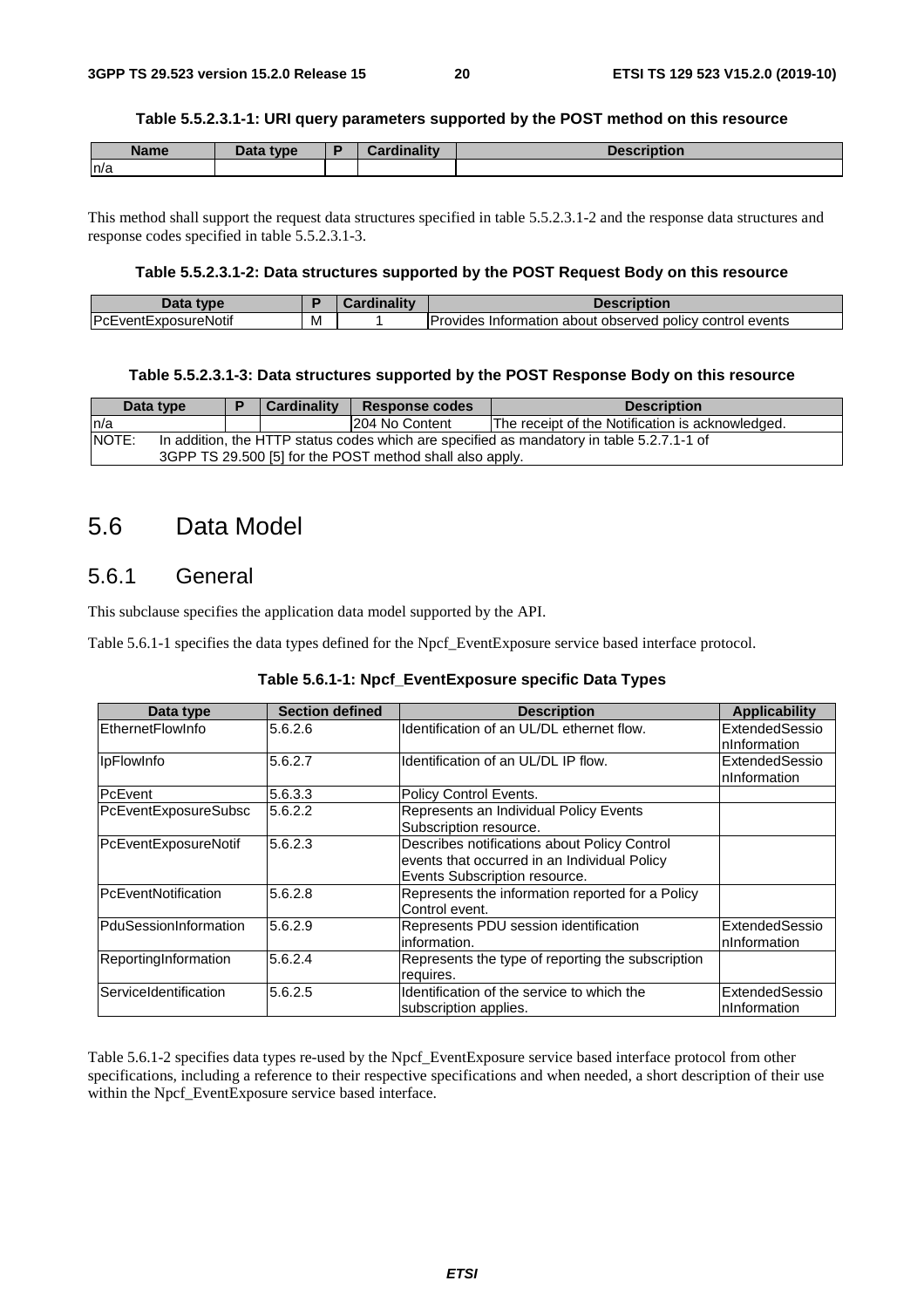| Data type          | <b>Reference</b>                      | <b>Comments</b>                                                                                        | <b>Applicability</b> |
|--------------------|---------------------------------------|--------------------------------------------------------------------------------------------------------|----------------------|
| AccessType         | 3GPP TS 29.571 [14] Access Type.      |                                                                                                        |                      |
| AfAppId            | 3GPP TS 29.514 [12]                   | AF application Identifier.                                                                             | ExtendedSessio       |
|                    |                                       |                                                                                                        | nInformation         |
| AnGwAddress        | 3GPP TS 29.514 [12]                   | Carries the control plane address of the EPC                                                           |                      |
|                    |                                       | untrusted non-3GPP access network gateway.                                                             |                      |
|                    |                                       | (NOTE)                                                                                                 |                      |
| <b>DateTime</b>    | 3GPP TS 29.571 [14]                   | Time stamp.                                                                                            |                      |
| <b>Dnn</b>         | 3GPP TS 29.571 [14]                   | Identifies a DNN.                                                                                      |                      |
| <b>DurationSec</b> | 3GPP TS 29.571 [14]                   | Seconds of duration.                                                                                   |                      |
| EthFlowDescription | 3GPP TS 29.514 [12]                   | Identifies an ethernet flow description.                                                               | ExtendedSessio       |
|                    |                                       |                                                                                                        | nInformation         |
| FlowDescription    |                                       | 3GPP TS 29.514 [12] Identifies an IP flow description.                                                 | ExtendedSessio       |
|                    |                                       |                                                                                                        | nInformation         |
| Gpsi               | GPP TS 29.571 [14]                    | Generic Public Subscription Identifier.                                                                |                      |
| GroupId            | 3GPP TS 29.571 [14]                   | Identifies a group of UEs.                                                                             |                      |
| MacAddr48          | 3GPP TS 29.571 [14]                   | Mac Address of the UE.                                                                                 | ExtendedSessio       |
|                    |                                       |                                                                                                        | nInformation         |
| NotificationMethod | 3GPP TS 29.508 [15]                   | Represents the Notification Method.                                                                    |                      |
| Plmnld             | 3GPP TS 29.571 [14]                   | <b>PLMN</b> Identifier.                                                                                |                      |
| RatType            | 3GPP TS 29.571 [14]                   | RAT Type.                                                                                              |                      |
| Snssai             | 3GPP TS 29.571 [14]                   | Identifies a S-NSSA.I                                                                                  |                      |
| Supi               | 3GPP TS 29.571 [14]                   | Identifies the SUPI of the UE.                                                                         |                      |
| SupportedFeatures  | 3GPP TS 29.571 [14]                   | Used to negotiate the applicability of the                                                             |                      |
|                    |                                       | optional features defined in subclause 5.8.                                                            |                      |
| <b>Uinteger</b>    | 3GPP TS 29.571 [14] Unsigned integer. |                                                                                                        |                      |
| NOTE:              |                                       | "AnGwAddress" data structure is only used to encode the ePDG address and is only applicable to the 5GS |                      |
|                    |                                       | and EPC/E-UTRAN interworking scenario as defined in 3GPP TS 29.512 [9], Annex B.                       |                      |

**Table 5.6.1-2: Npcf\_EventExposure re-used Data Types** 

# 5.6.2 Structured data types

### 5.6.2.1 Introduction

This subclause defines the structures to be used in resource representations.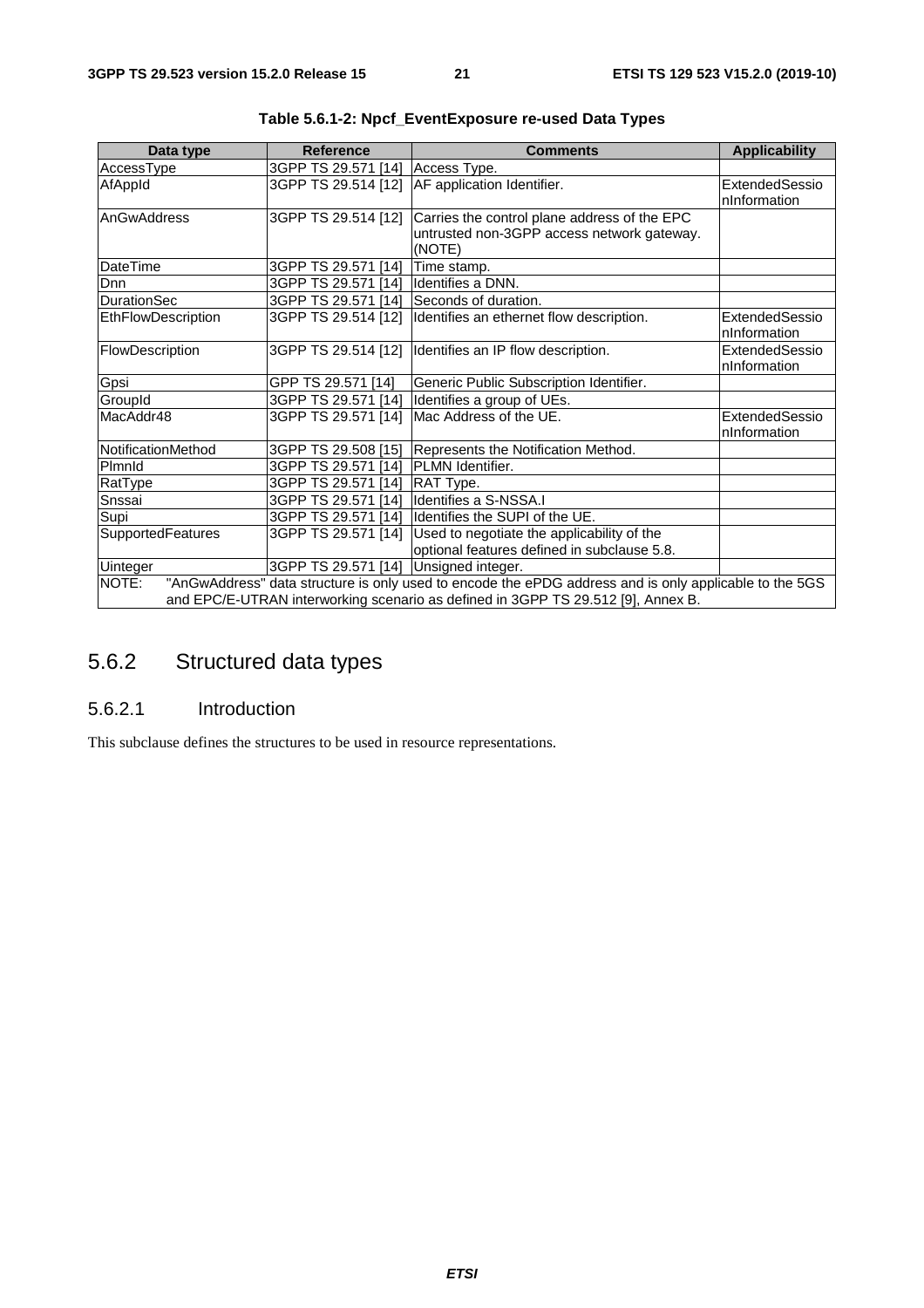### 5.6.2.2 Type PcEventExposureSubsc

| <b>Attribute name</b> | Data type                        | P                     | <b>Cardinality</b> | <b>Description</b>                                                                                                                                                                                                                                                                                                    | <b>Applicability</b>           |
|-----------------------|----------------------------------|-----------------------|--------------------|-----------------------------------------------------------------------------------------------------------------------------------------------------------------------------------------------------------------------------------------------------------------------------------------------------------------------|--------------------------------|
| eventSubs             | array(PcEvent)                   | M                     | 1N                 | Subscribed Policy Control events.                                                                                                                                                                                                                                                                                     |                                |
| eventsRepInfo         | ReportingInforma                 | O                     | 1                  | Represents the reporting                                                                                                                                                                                                                                                                                              |                                |
|                       | tion                             |                       |                    | requirements of the subscription.                                                                                                                                                                                                                                                                                     |                                |
| groupId               | GroupId                          | $\overline{\text{c}}$ | 0.1                | Represents an internal group<br>identifier and identifies a group of<br>UEs. It shall be present when the<br>subscription is targeting a Group<br>of $UE(s)$ .                                                                                                                                                        |                                |
| filterDnns            | array(Dnn)                       | O                     | 1N                 | Represents the DNNs for which<br>the policy event report shall<br>apply. If omitted it represents any<br>DNN.                                                                                                                                                                                                         |                                |
| filterSnssais         | array(Snssai)                    | $\circ$               | 1.N                | Represents the S-NSSAIs for<br>which the policy event report<br>shall apply. If omitted it<br>represents any S-NSSAI.                                                                                                                                                                                                 |                                |
| filterServices        | array(ServiceIden<br>tification) | $\circ$               | 1N                 | Represents the services for<br>which the policy event report<br>shall apply. If omitted, the policy<br>event report shall apply for all the<br>active services.                                                                                                                                                       | ExtendedSessionI<br>nformation |
| notifUri              | Uri                              | M                     | $\mathbf{1}$       | Notification URI for Policy Control<br>event reporting.                                                                                                                                                                                                                                                               |                                |
| notifld               | string                           | M                     | 1                  | Notification Correlation ID<br>assigned by the NF service<br>consumer.                                                                                                                                                                                                                                                |                                |
| suppFeat              | SupportedFeatur<br>es            | М                     | 1                  | This IE represents a list of<br>Supported features used as<br>described in subclause 5.8. In the<br>HTTP POST request it<br>represents the set of NF service<br>consumer supported features. In<br>the HTTP POST and GET<br>responses it represents the set of<br>PCF Event Exposure agreeable<br>supported features. |                                |

### **Table 5.6.2.2-1: Definition of type PcEventExposureSubsc**

### 5.6.2.3 Type PcEventExposureNotif

### **Table 5.6.2.3-1: Definition of type PcEventExposureNotif**

| <b>Attribute name</b> | Data type          |   | <b>Cardinality</b> | <b>Description</b>                                                | <b>Applicability</b> |
|-----------------------|--------------------|---|--------------------|-------------------------------------------------------------------|----------------------|
| notifid               | string             | м |                    | <b>INotification Correlation ID</b><br>assigned by the NF service |                      |
|                       |                    |   |                    | Iconsumer.                                                        |                      |
| <b>leventNotifs</b>   | array(PcEventNot   | м | 1N                 | Represents the Policy Control                                     |                      |
|                       | <i>ification</i> ) |   |                    | Events to be reported according                                   |                      |
|                       |                    |   |                    | to the subscription corresponding                                 |                      |
|                       |                    |   |                    | to the Notification Correlation ID.                               |                      |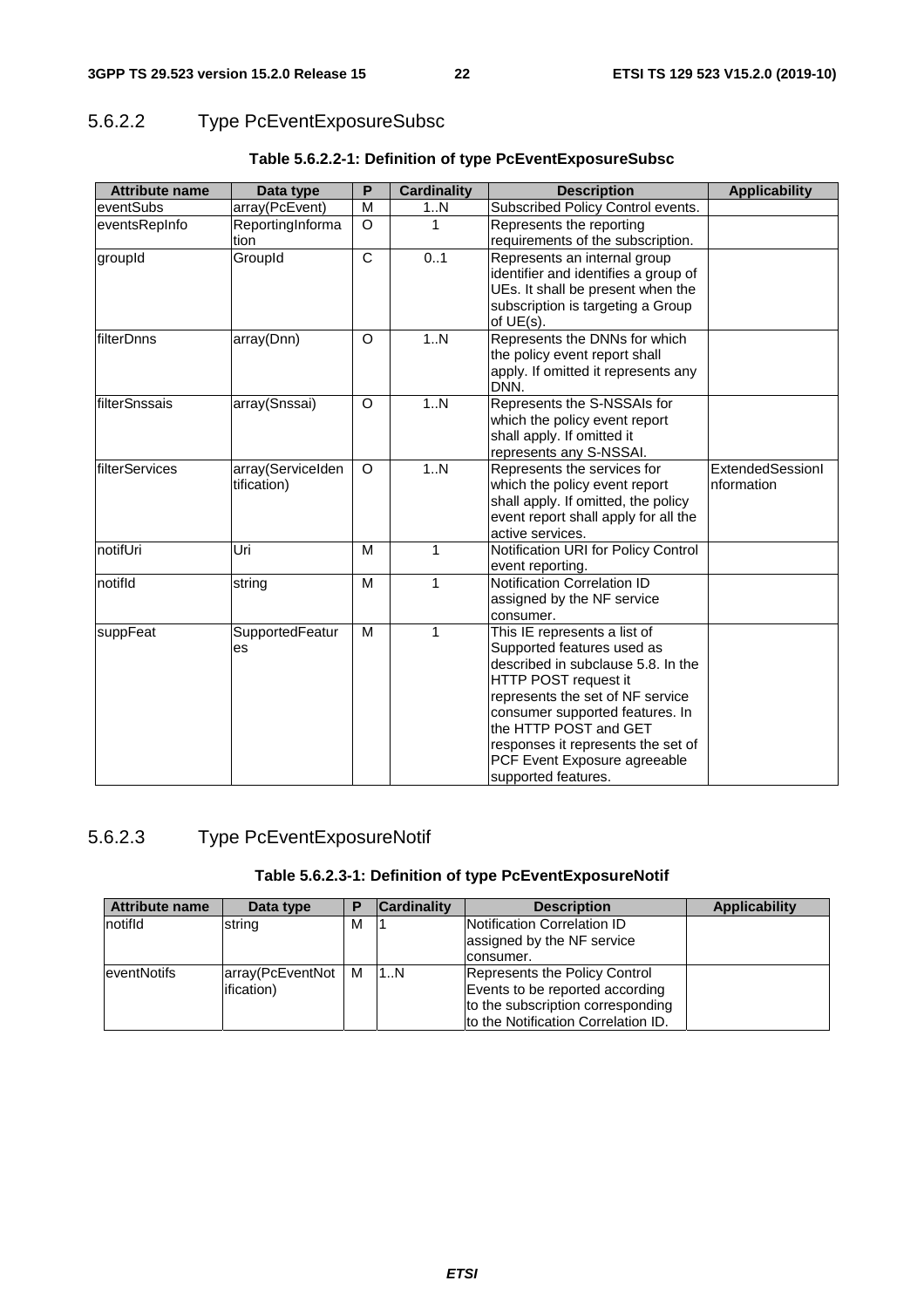### 5.6.2.4 Type ReportingInformation

| <b>Attribute name</b> | Data type              | P | <b>Cardinality</b> | <b>Description</b>                                                                                                                                                                                                                                                                        | <b>Applicability</b> |
|-----------------------|------------------------|---|--------------------|-------------------------------------------------------------------------------------------------------------------------------------------------------------------------------------------------------------------------------------------------------------------------------------------|----------------------|
| immRep                | boolean                | O | 0.1                | Indication of immediate reporting.<br>If included, when it is set to true it<br>indicates immediate reporting of<br>the subscribed events, if<br>available. Otherwise, reporting<br>will occur when the event is met.                                                                     |                      |
| notifMethod           | NotificationMetho<br>d | O | 0.1                | Represents the notification<br>method (periodic, one time, on<br>event detection). If "notifMethod"<br>attribute is not supplied, the<br>default value<br>"ON_EVENT_DETECTION"<br>applies.                                                                                                |                      |
| maxReportNbr          | Uinteger               | O | 0.1                | Represents the maximum number<br>of reports, after which the<br>subscription ceases to exist (i.e.,<br>the reporting ends). It may be<br>present for the "PERIODIC" and<br>on "ON_EVENT_DETECTION"<br>notification methods. If omitted,<br>there is no limit.                             |                      |
| monDur                | <b>DateTime</b>        | C | 0.1                | Represents the time at which the<br>subscription ceases to exist ( <i>i.e</i> )<br>the subscription becomes invalid<br>and the reporting ends). If<br>omitted, there is no time limit. If<br>present in the subscription<br>request, it shall be present in the<br>subscription response. |                      |
| repPeriod             | <b>DurationSec</b>     | O | 0.1                | Indicates the time interval<br>between successive Policy<br>Control event notifications. It is<br>supplied for notification method<br>"PERIODIC".                                                                                                                                         |                      |

### **Table 5.6.2.4-1: Definition of type ReportingInformation**

### 5.6.2.5 Type ServiceIdentification

#### **Table 5.6.2.5-1: Definition of type ServiceIdentification**

| <b>Attribute name</b>                                                                                    | Data type                   | P | <b>Cardinality</b> | <b>Description</b>                                                                                   | <b>Applicability</b>                         |
|----------------------------------------------------------------------------------------------------------|-----------------------------|---|--------------------|------------------------------------------------------------------------------------------------------|----------------------------------------------|
| <b>servEthFlows</b>                                                                                      | array(EthernetFlo<br>wlnfo) | С | 1N                 | Ethernet flows of a service.                                                                         | ExtendedSessionInfo<br><b>Imation</b>        |
| servipFlows                                                                                              | array(lpFlowInfo)           | C | 1. N               | IIP flows of a service                                                                               | <b>ExtendedSessionInfo</b><br><b>Imation</b> |
| afAppId                                                                                                  | AfAppId                     | O | 101                | Contains an AF application<br>lidentifier.                                                           | <b>ExtendedSessionInfo</b><br>rmation        |
| NOTE:<br>At least one of the "servEthFlows", "servIpFlows" or "afAppId" attributes shall be present. The |                             |   |                    |                                                                                                      |                                              |
|                                                                                                          |                             |   |                    | "servEthFlows" attribute and the "servlpFlows" attribute shall not be both present at the same time. |                                              |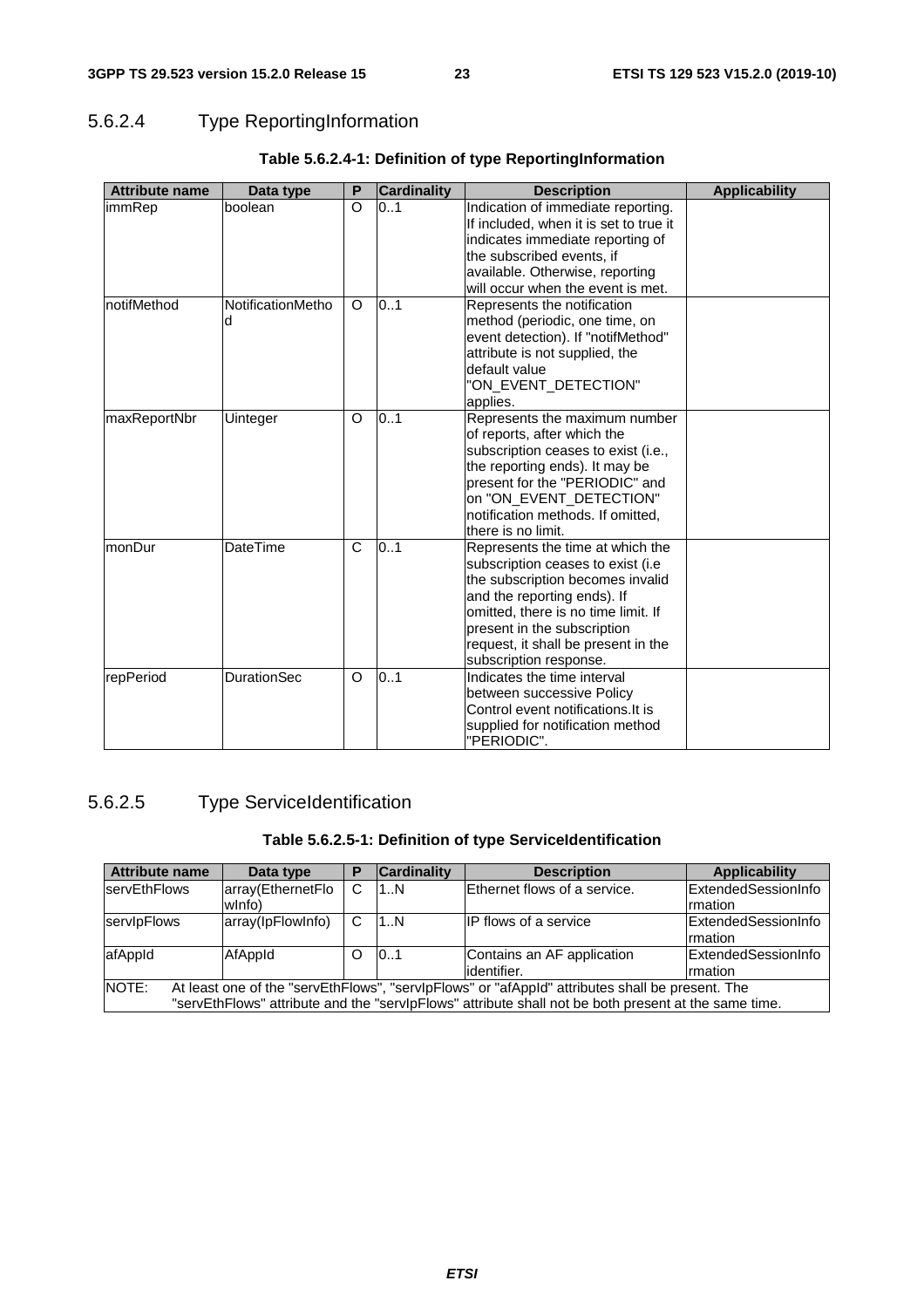### 5.6.2.6 Type EthernetFlowInfo

| <b>Attribute name</b> | Data type       |   | <b>Cardinality</b> | <b>Description</b>                  | Applicability       |
|-----------------------|-----------------|---|--------------------|-------------------------------------|---------------------|
| ethFlows              | array(EthFlowDe | C | 12                 | Contains the flow description for   | ExtendedSessionInfo |
|                       | scription)      |   |                    | the Uplink and/or Downlink          | Irmation            |
|                       |                 |   |                    | Ethernet flows. It shall be present |                     |
|                       |                 |   |                    | lin the subscription request.       |                     |
| flowNumber            | integer         | M |                    | Ildentifies the ordinal number of   | ExtendedSessionInfo |
|                       |                 |   |                    | the Ethernet flow.                  | Irmation            |

#### **Table 5.6.2.6-1: Definition of type EthernetFlowInfo**

### 5.6.2.7 Type IpFlowInfo

#### **Table 5.6.2.7-1: Definition of type IpFlowInfo**

| <b>Attribute name</b> | Data type        |   | <b>Cardinality</b> | <b>Description</b>                | <b>Applicability</b>       |
|-----------------------|------------------|---|--------------------|-----------------------------------|----------------------------|
| <b>ipFlows</b>        | array(FlowDescri | C | 12                 | Contains the flow description for | ExtendedSessionInfo        |
|                       | ption)           |   |                    | the Uplink and/or Downlink IP     | <b>Imation</b>             |
|                       |                  |   |                    | flows. It shall be present in the |                            |
|                       |                  |   |                    | subscription request              |                            |
| <b>IflowNumber</b>    | integer          | м |                    | Ildentifies the ordinal number of | <b>ExtendedSessionInfo</b> |
|                       |                  |   |                    | the IP flow.                      | rmation                    |

### 5.6.2.8 Type PcEventNotification

### **Table 5.6.2.8-1: Definition of type PcEventNotification**

| <b>Attribute name</b> | Data type                 | P        | <b>Cardinality</b> | <b>Description</b>                                                                                 | <b>Applicability</b>           |
|-----------------------|---------------------------|----------|--------------------|----------------------------------------------------------------------------------------------------|--------------------------------|
| event                 | PcEvent                   | М        | 1N                 | Reported Policy Control event.                                                                     |                                |
| accType               | AccessType                | C        | 0.1                | Access Type. It shall be included<br>when the reported PcEvent is<br>"AC TY CH".                   |                                |
| lanGwAddr             | AnGwAddress               | O        | 0.1                | ePDG address. It shall be<br>included if applicable when the<br>reported PcEvent is<br>"AC TY CH". |                                |
| ratType               | RatType                   | O        | 0.1                | RAT Type. It shall be included if<br>applicable when the reported<br>PcEvent is "AC_TY_CH".        |                                |
| plmnld                | Plmnld                    | C        | 01                 | PLMN Identifier. It shall be<br>included when the reported<br>PcEvent is "PLMN CH".                |                                |
| supi                  | Supi                      | C        | 0.1                | SUPI of the UE. It shall be<br>present if available.                                               |                                |
| gpsi                  | Gpsi                      | O        | 0.1                | Gpsi shall contain either an<br>External Id or an MSISDN.                                          |                                |
| timeStamp             | DateTime                  | M        |                    | Time at which the event is<br>observed.                                                            |                                |
| pduSessInfo           | PduSessionInfor<br>mation | $\Omega$ | 0.1                | Represents PDU session<br>information related to the<br>observed event.                            | ExtendedSessionInfo<br>mation  |
| repServices           | ServiceIdentificati<br>on | O        | 0.1                | Represents service information<br>related to the observed event.                                   | ExtendedSessionInfo<br>rmation |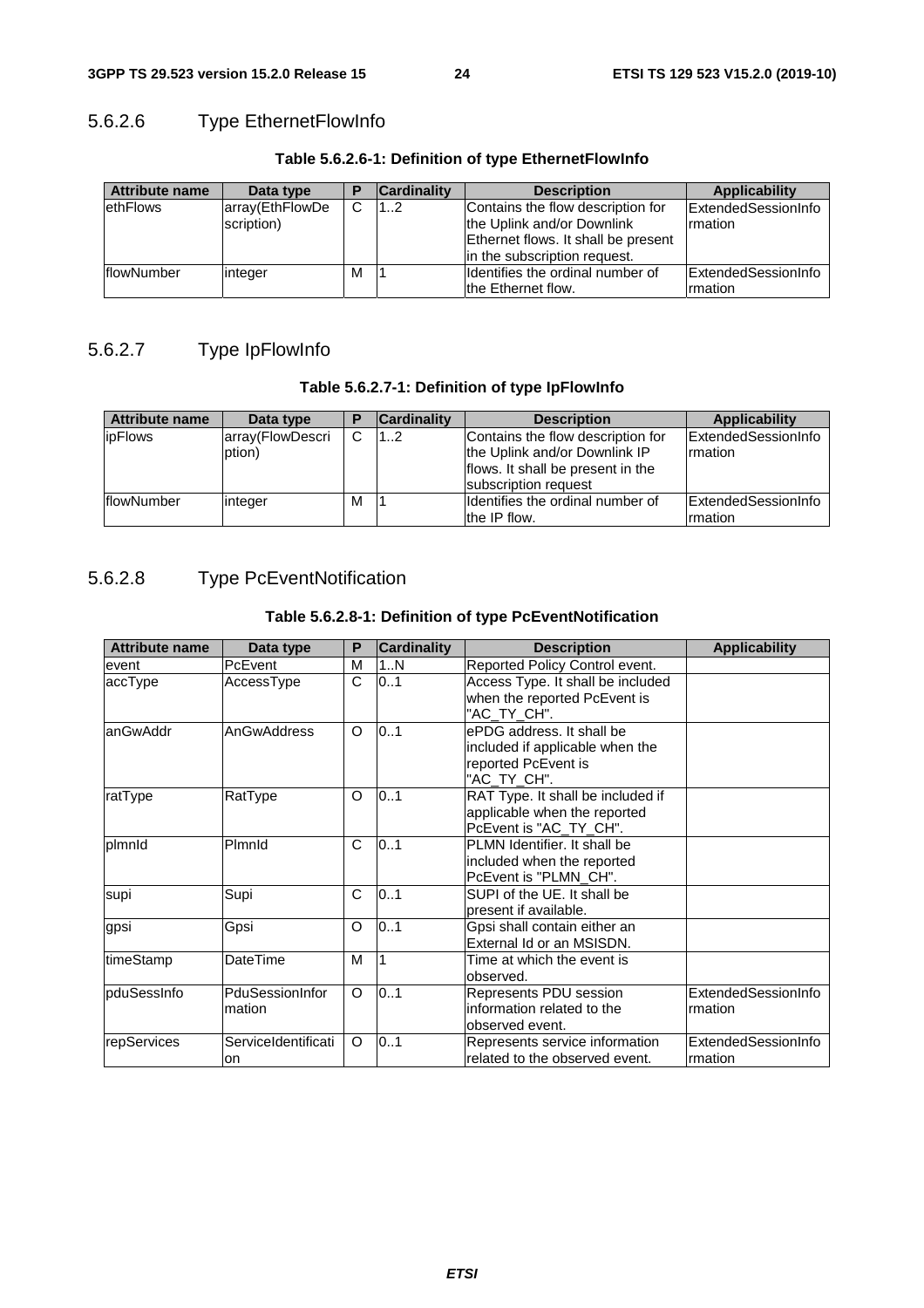### 5.6.2.9 Type PduSessionInformation

| <b>Attribute name</b>                                                                                            | Data type   | P | <b>Cardinality</b> | <b>Description</b>                                                                         | Applicability       |  |
|------------------------------------------------------------------------------------------------------------------|-------------|---|--------------------|--------------------------------------------------------------------------------------------|---------------------|--|
| snssai                                                                                                           | Snssai      | M |                    | S-NSSAI of the PDU session.                                                                | ExtendedSessionInfo |  |
|                                                                                                                  |             |   |                    |                                                                                            | rmation             |  |
| dnn                                                                                                              | <b>D</b> nn | M | 1N                 | Dnn of the PDU session.                                                                    | ExtendedSessionInfo |  |
|                                                                                                                  |             |   |                    |                                                                                            | Irmation            |  |
| uelpv4                                                                                                           | Ipv4Addr    | C | 0.1                | The IPv4 address of the served                                                             | ExtendedSessionInfo |  |
|                                                                                                                  |             |   |                    | UE.                                                                                        | Irmation            |  |
|                                                                                                                  |             |   |                    | (NOTE 1)                                                                                   |                     |  |
| uelpv6                                                                                                           | Ipv6Prefix  | C | 101                | The IPv6 prefix of the served UE.                                                          | ExtendedSessionInfo |  |
|                                                                                                                  |             |   |                    | (NOTE 1)                                                                                   | Irmation            |  |
| lipDomain                                                                                                        | string      | O | 0.1                | Identifies the IP domain.                                                                  | ExtendedSessionInfo |  |
|                                                                                                                  |             |   |                    | (NOTE 2)                                                                                   | rmation             |  |
| lueMac                                                                                                           | MacAddr48   | C | 10.1               | UE MAC address.                                                                            | ExtendedSessionInfo |  |
|                                                                                                                  |             |   |                    | (NOTE 1)                                                                                   | Irmation            |  |
| NOTE 1: Either the served UE IP address (an Ipv4Addr or Ipv6Prefix or both if available) or UE MAC address shall |             |   |                    |                                                                                            |                     |  |
| be present.                                                                                                      |             |   |                    |                                                                                            |                     |  |
|                                                                                                                  |             |   |                    | NOTE 2: An "ipDomain" attribute, may be provided in combination with a "uelpv4" attribute. |                     |  |

#### **Table 5.6.2.9-1: Definition of type PduSessionInformation**

### 5.6.3 Simple data types and enumerations

#### 5.6.3.1 Introduction

This subclause defines simple data types and enumerations that can be referenced from data structures defined in the previous subclauses.

#### 5.6.3.2 Simple data types

The simple data types defined in table 5.6.3.2-1 shall be supported.

#### **Table 5.6.3.2-1: Simple data types**

| <b>Type Name</b> | <b>Type Definition</b> | <b>Description</b> | <b>Applicability</b> |
|------------------|------------------------|--------------------|----------------------|
|                  |                        |                    |                      |

#### 5.6.3.3 Enumeration: PcEvent

The enumeration PcEvent represents the policy control events that can be subscribed. It shall comply with the provisions defined in table 5.6.3.3-1.

#### **Table 5.6.3.3-1: Enumeration PcEvent**

| <b>Enumeration value</b> | <b>Description</b> | <b>Applicability</b> |
|--------------------------|--------------------|----------------------|
| <b>CH</b><br>АC<br>᠇៶    | Access Type Change |                      |
| PLMN CH                  | PLMN Change        |                      |

# 5.7 Error handling

### 5.7.1 General

HTTP error handling shall be supported as specified in subclause 5.2.4 of 3GPP TS 29.500 [5].

For the Npcf. EventExposure API, HTTP error responses shall be supported as specified in subclause 4.8 of 3GPP TS 29.501 [6]. Protocol errors and application errors specified in table 5.2.7.2-1 of 3GPP TS 29.500 [5] shall be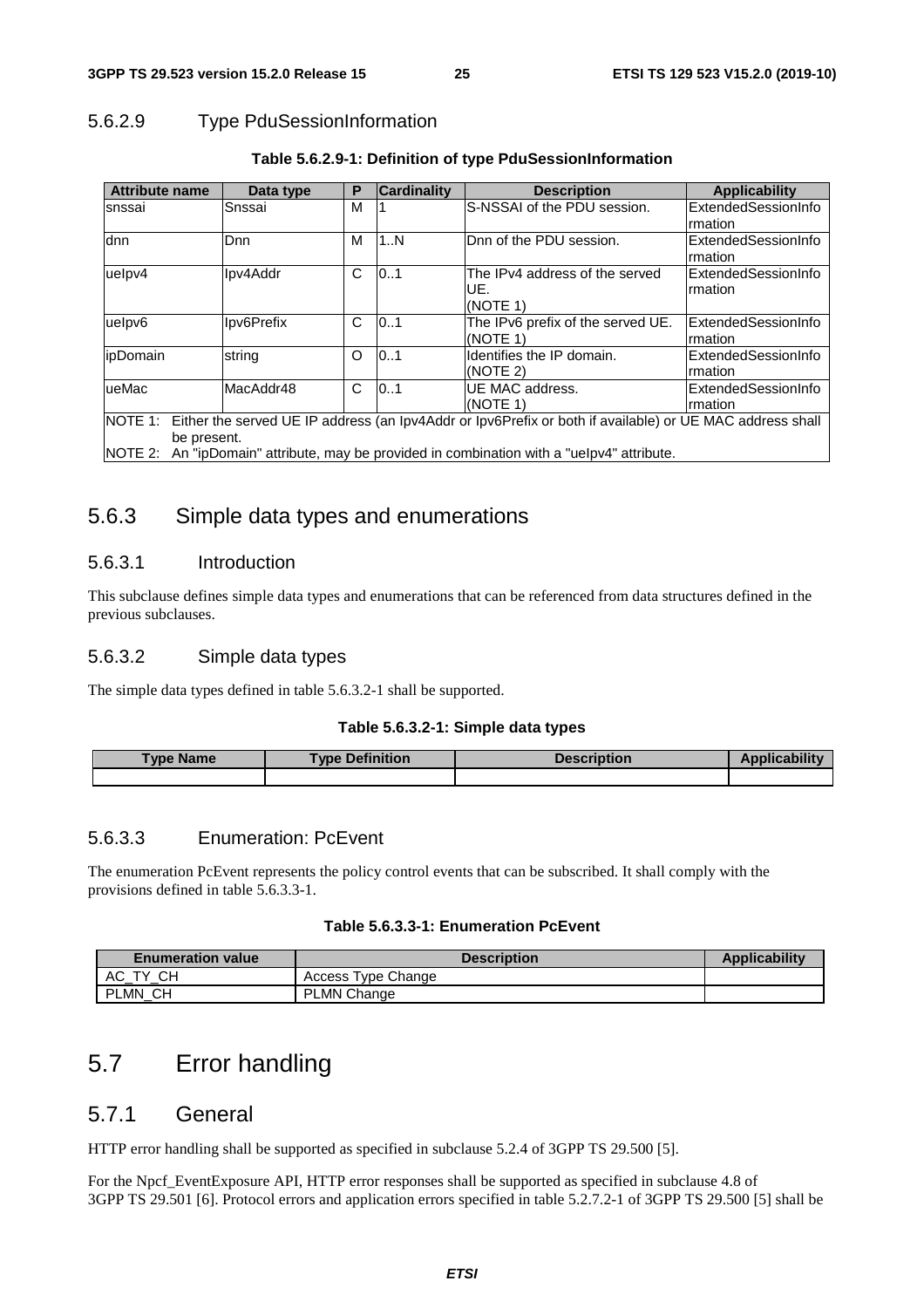supported for an HTTP method if the corresponding HTTP status codes are specified as mandatory for that HTTP method in table 5.2.7.1-1 of 3GPP TS 29.500 [5].

In addition, the requirements in the following subclauses are applicable for the Npcf\_ EventExposure API.

### 5.7.2 Protocol Errors

In this Release of the specification, there are no service specific protocol errors applicable for the Npcf\_EventExposure API.

### 5.7.3 Application Errors

The application errors defined for the Npcf. EventExposure service are listed in table 5.7.3-1.

#### **Table 5.7.3-1: Application errors**

| <b>Application Error</b> | <b>HTTP status code</b> | <b>Description</b> |
|--------------------------|-------------------------|--------------------|
|                          |                         |                    |

# 5.8 Feature negotiation

The optional features in table 5.8-1 are defined for the Npcf\_EventExposure API. They shall be negotiated using the extensibility mechanism defined in subclause 6.6 of 3GPP TS 29.500 [5].

#### **Table 5.8-1: Supported Features**

| <b>Feature number</b> | <b>Feature Name</b> | <b>Description</b>                                                                         |
|-----------------------|---------------------|--------------------------------------------------------------------------------------------|
|                       |                     | Extended Session Informat   Indicates the support of additional session information in the |
|                       | lion                | subscription and report of policy control event.                                           |

### 5.9 Security

As indicated in 3GPP TS 33.501 [19] and 3GPP TS 29.500 [5], the access to the Npcf\_EventExposure API, based on local configuration, may be authorized by means of the OAuth2 protocol (see IETF RFC 6749 [20]), using the "Client Credentials" authorization grant, where the NRF (see 3GPP TS 29.510 [21]) plays the role of the authorization server.

If OAuth2 authorization is used, an NF Service Consumer, prior to consuming services offered by the Nnrf\_NFManagement API, shall obtain a "token" from the authorization server, by invoking the Access Token Request service, as described in 3GPP TS 29.510 [21], subclause 5.4.2.2.

NOTE: When multiple NRFs are deployed in a network, the NRF used as authorization server is the same NRF where the NF Service Consumer invoked the discovery of the Npcf\_EventExposure service.

The Npcf\_EventExposure API defines a single scope "npcf-eventexposure" for the entire service, and it does not define any additional scopes at resource or operation level.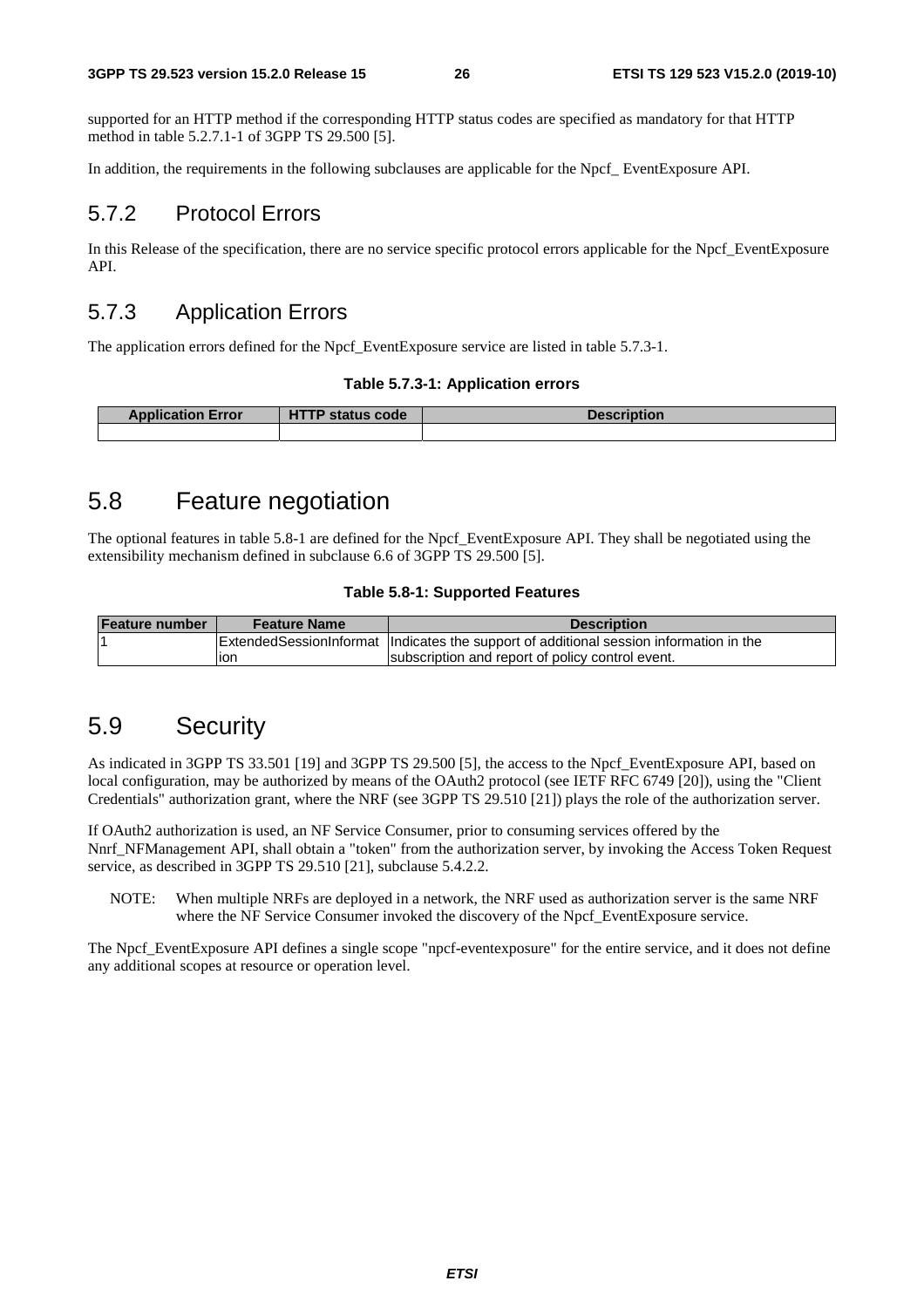# Annex A (normative): OpenAPI specification

# A.1 General

The present Annex contains an OpenAPI [7] specification of HTTP messages and content bodies used by the Npcf\_EventExposure API.

This Annex shall take precedence when being discrepant to other parts of the specification with respect to the encoding of information elements and methods within the API.

NOTE 1: The semantics and procedures, as well as conditions, e.g. for the applicability and allowed combinations of attributes or values, not expressed in the OpenAPI definitions but defined in other parts of the specification also apply.

Informative copies of the OpenAPI specification file contained in this 3GPP Technical Specification are available on the public 3GPP file server in the following locations (see clause 5B of the 3GPP TR 21.900 [22] for further information):

- [https://www.3gpp.org/ftp/Specs/archive/OpenAPI/<Release>/](https://www.3gpp.org/ftp/Specs/archive/OpenAPI/%3cRelease%3e/); and
- [https://www.3gpp.org/ftp/Specs/<Plenary>/<Release>/OpenAPI/.](https://www.3gpp.org/ftp/Specs/%3cPlenary%3e/%3cRelease%3e/OpenAPI/)
- NOTE 2: To fetch the OpenAPI specification file after CT#83 plenary meeting for Release 15 in the above links <Plenary> must be replaced with the date the CT Plenary occurs, in the form of year-month (yyyy-mm), e.g. for CT#83 meeting <Plenary> must be replaced with value "2019-03" and <Release> must be replaced with value "Rel-15".

# A.2 Npcf\_EventExposure API

```
openapi: 3.0.0 
info: 
   version: 1.0.2 
   title: Npcf_EventExposure 
   description: | 
     PCF Event Exposure Service. 
     © 2019, 3GPP Organizational Partners (ARIB, ATIS, CCSA, ETSI, TSDSI, TTA, TTC). 
     All rights reserved. 
externalDocs: 
   description: 3GPP TS 29.523 V15.2.0; 5G System; Policy Control Event Exposure Service; Stage 3. 
   url: http://www.3gpp.org/ftp/Specs/archive/29_series/29.523/ 
servers: 
   - url: '{apiRoot}/npcf-eventexposure/v1' 
     variables: 
       apiRoot: 
         default: https://example.com 
         description: apiRoot as defined in subclause 4.4 of 3GPP TS 29.501 
security: 
   - {} 
   - oAuth2ClientCredentials: 
     - npcf-eventexposure 
paths: 
   /subscriptions: 
     post: 
       summary: Creates a new Individual Policy Control Events Subscription resource 
       operationId: PostPcEventExposureSubsc 
       tags: 
         - Policy Control Events Subscription (Collection) 
       requestBody: 
         required: true 
         content: 
           application/json:
```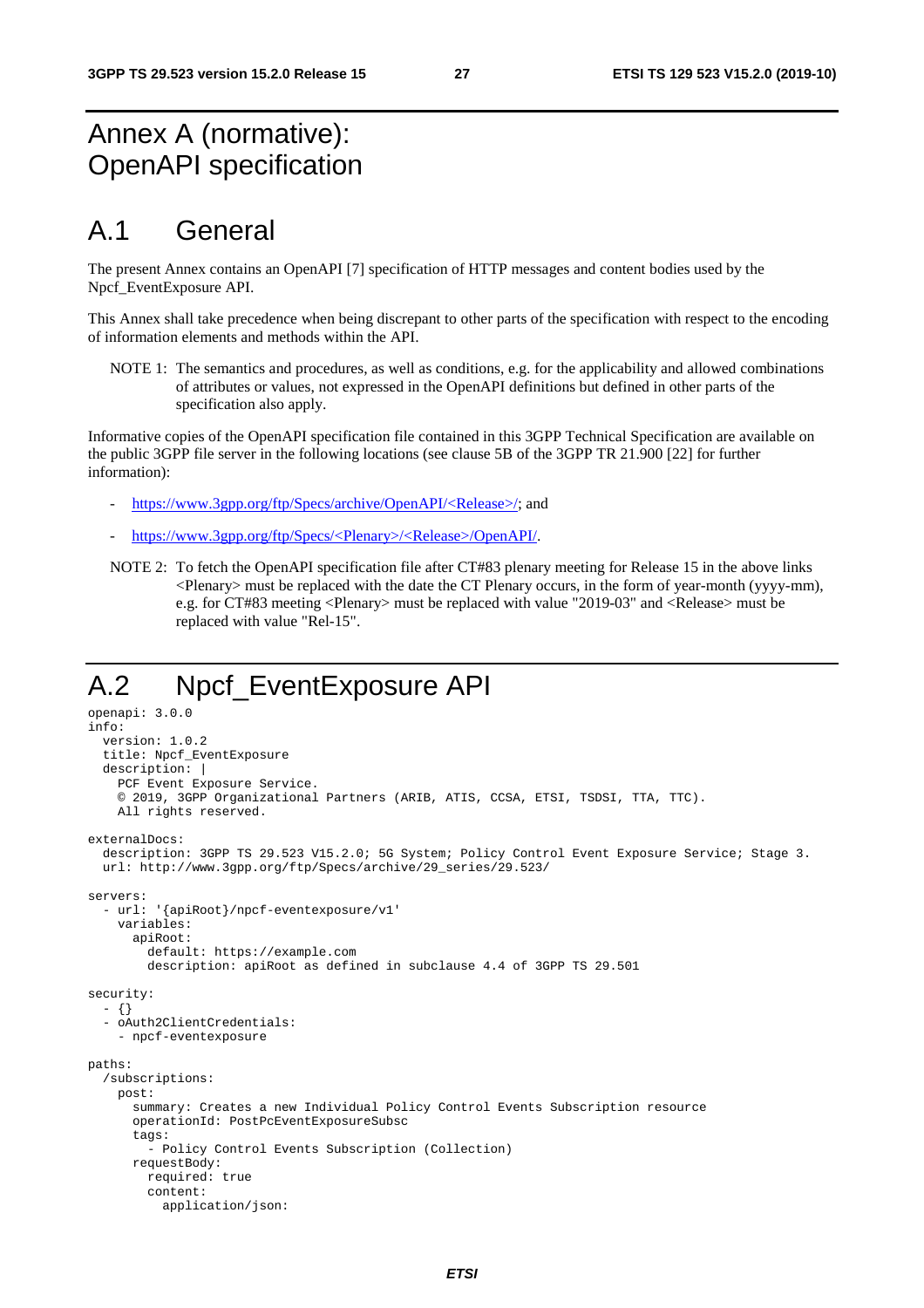schema: \$ref: '#/components/schemas/PcEventExposureSubsc' responses: '201': description: Success content: application/json: schema: \$ref: '#/components/schemas/PcEventExposureSubsc' headers: Location: description: 'Contains the URI of the created individual policy control events subscription resource, according to the structure: {apiRoot}/npcfeventexposure/v1/subscriptions/{subscriptionId}' required: true schema: type: string '400': \$ref: 'TS29571\_CommonData.yaml#/components/responses/400' '401': \$ref: 'TS29571\_CommonData.yaml#/components/responses/401' '403': \$ref: 'TS29571\_CommonData.yaml#/components/responses/403' '404': \$ref: 'TS29571\_CommonData.yaml#/components/responses/404' '411': \$ref: 'TS29571\_CommonData.yaml#/components/responses/411' '413': \$ref: 'TS29571\_CommonData.yaml#/components/responses/413' '415': \$ref: 'TS29571\_CommonData.yaml#/components/responses/415' '429': \$ref: 'TS29571\_CommonData.yaml#/components/responses/429' '500': \$ref: 'TS29571\_CommonData.yaml#/components/responses/500' '503': \$ref: 'TS29571\_CommonData.yaml#/components/responses/503' default: \$ref: 'TS29571\_CommonData.yaml#/components/responses/default' callbacks: PcEventNotification: '{\$request.body#/notifUri}': post: requestBody: required: true content: application/json: schema: \$ref: '#/components/schemas/PcEventExposureNotif' responses: '204': description: No Content, Notification was succesfull '400': \$ref: 'TS29571\_CommonData.yaml#/components/responses/400' '401': \$ref: 'TS29571\_CommonData.yaml#/components/responses/401' '403': \$ref: 'TS29571\_CommonData.yaml#/components/responses/403' '404': \$ref: 'TS29571\_CommonData.yaml#/components/responses/404' '411': \$ref: 'TS29571\_CommonData.yaml#/components/responses/411' '413': \$ref: 'TS29571\_CommonData.yaml#/components/responses/413' '415': \$ref: 'TS29571\_CommonData.yaml#/components/responses/415' '429': \$ref: 'TS29571\_CommonData.yaml#/components/responses/429' '500': \$ref: 'TS29571\_CommonData.yaml#/components/responses/500' '503': \$ref: 'TS29571\_CommonData.yaml#/components/responses/503' default: \$ref: 'TS29571\_CommonData.yaml#/components/responses/default' /subscriptions/{subscriptionId}: get:

 summary: "Reads an existing Individual Policy Control Events Subscription" operationId: GetPcEventExposureSubsc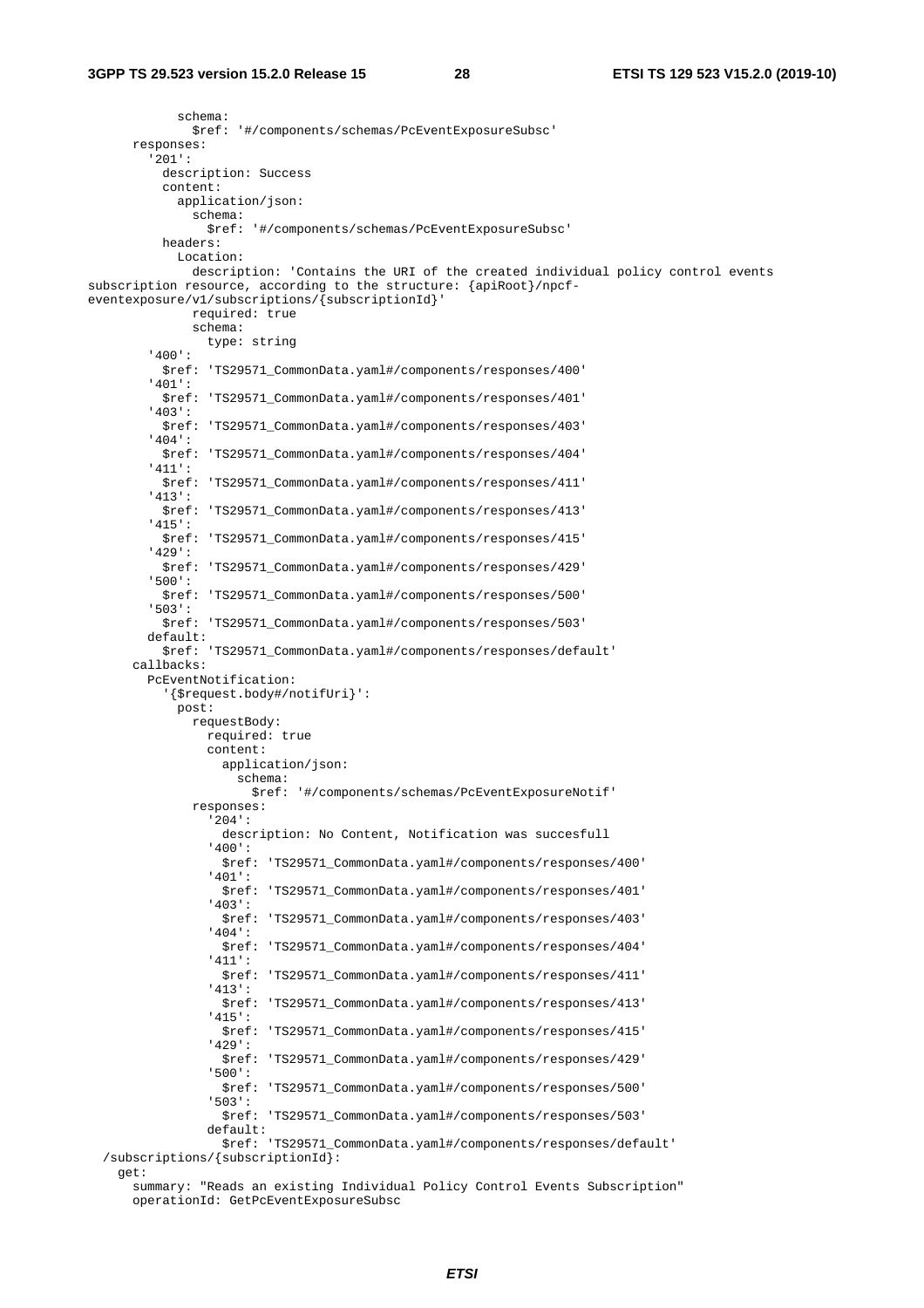tags: - Individual Policy Control Events Subscription (Document) parameters: - name: subscriptionId in: path description: Policy Control Event Subscription ID required: true schema: type: string responses: '200': description: OK. Resource representation is returned content: application/json: schema: \$ref: '#/components/schemas/PcEventExposureSubsc' '400': \$ref: 'TS29571\_CommonData.yaml#/components/responses/400' '401': \$ref: 'TS29571\_CommonData.yaml#/components/responses/401' '403': \$ref: 'TS29571\_CommonData.yaml#/components/responses/403' '404': \$ref: 'TS29571\_CommonData.yaml#/components/responses/404' '406': \$ref: 'TS29571\_CommonData.yaml#/components/responses/406' '429': \$ref: 'TS29571\_CommonData.yaml#/components/responses/429' '500': \$ref: 'TS29571\_CommonData.yaml#/components/responses/500' '503': \$ref: 'TS29571\_CommonData.yaml#/components/responses/503' default: \$ref: 'TS29571\_CommonData.yaml#/components/responses/default' put: summary: "Modifies an existing Individual Policy Control Events Subscription " operationId: PutPcEventExposureSubsc tags: - Individual Policy Control Events Subscription (Document) requestBody: required: true content: application/json: schema: \$ref: '#/components/schemas/PcEventExposureSubsc' parameters: - name: subscriptionId in: path description: Policy Control Event Subscription ID required: true schema: type: string responses: '200': description: OK. Resource was succesfully modified and representation is returned content: application/json: schema: \$ref: '#/components/schemas/PcEventExposureSubsc' '204': description: No Content. Resource was succesfully modified '400': \$ref: 'TS29571\_CommonData.yaml#/components/responses/400' '401': \$ref: 'TS29571\_CommonData.yaml#/components/responses/401' '403': \$ref: 'TS29571\_CommonData.yaml#/components/responses/403' '404': \$ref: 'TS29571\_CommonData.yaml#/components/responses/404' '411': \$ref: 'TS29571\_CommonData.yaml#/components/responses/411' '413': \$ref: 'TS29571\_CommonData.yaml#/components/responses/413' '415': \$ref: 'TS29571\_CommonData.yaml#/components/responses/415' '429': \$ref: 'TS29571\_CommonData.yaml#/components/responses/429' '500':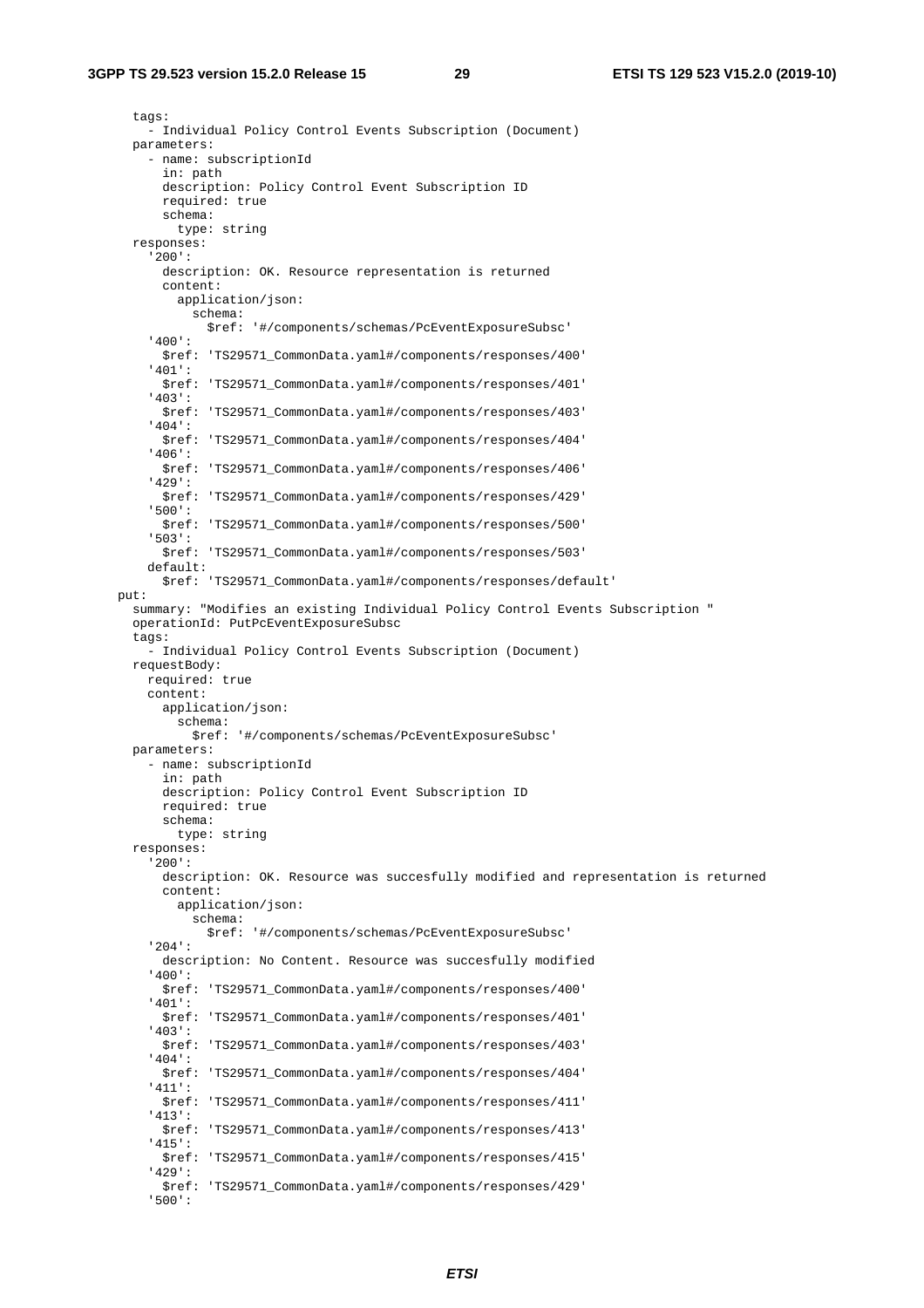#### **3GPP TS 29.523 version 15.2.0 Release 15 30 ETSI TS 129 523 V15.2.0 (2019-10)**

 \$ref: 'TS29571\_CommonData.yaml#/components/responses/500' '503': \$ref: 'TS29571\_CommonData.yaml#/components/responses/503' default: \$ref: 'TS29571\_CommonData.yaml#/components/responses/default' delete: summary: "Cancels an existing Individual Policy Control Events Subscription " operationId: DeletePcEventExposureSubsc tags: - Individual Policy Control Events Subscription (Document) parameters: - name: subscriptionId in: path description: Policy Control Event Subscription ID required: true schema: type: string responses: '204': description: No Content. Resource was succesfully deleted '400': \$ref: 'TS29571\_CommonData.yaml#/components/responses/400' '401': \$ref: 'TS29571\_CommonData.yaml#/components/responses/401' '403': \$ref: 'TS29571\_CommonData.yaml#/components/responses/403' '404': \$ref: 'TS29571\_CommonData.yaml#/components/responses/404' '429': \$ref: 'TS29571\_CommonData.yaml#/components/responses/429' '500': \$ref: 'TS29571\_CommonData.yaml#/components/responses/500' '503': \$ref: 'TS29571\_CommonData.yaml#/components/responses/503' default: \$ref: 'TS29571\_CommonData.yaml#/components/responses/default' components: securitySchemes: oAuth2ClientCredentials: type: oauth2 flows: clientCredentials: tokenUrl: '{nrfApiRoot}/oauth2/token' scopes: npcf-eventexposure: Access to the Npcf\_EventExposure API. schemas: PcEventExposureNotif: type: object properties: notifId: type: string eventNotifs: type: array items: \$ref: '#/components/schemas/PcEventNotification' minItems: 1 required: - notifId - eventNotifs PcEventExposureSubsc: type: object properties: eventSubs: type: array items: \$ref: '#/components/schemas/PcEvent' minItems: 1 eventsRepInfo: \$ref: '#/components/schemas/ReportingInformation' groupId: \$ref: 'TS29571\_CommonData.yaml#/components/schemas/GroupId' filterDnns: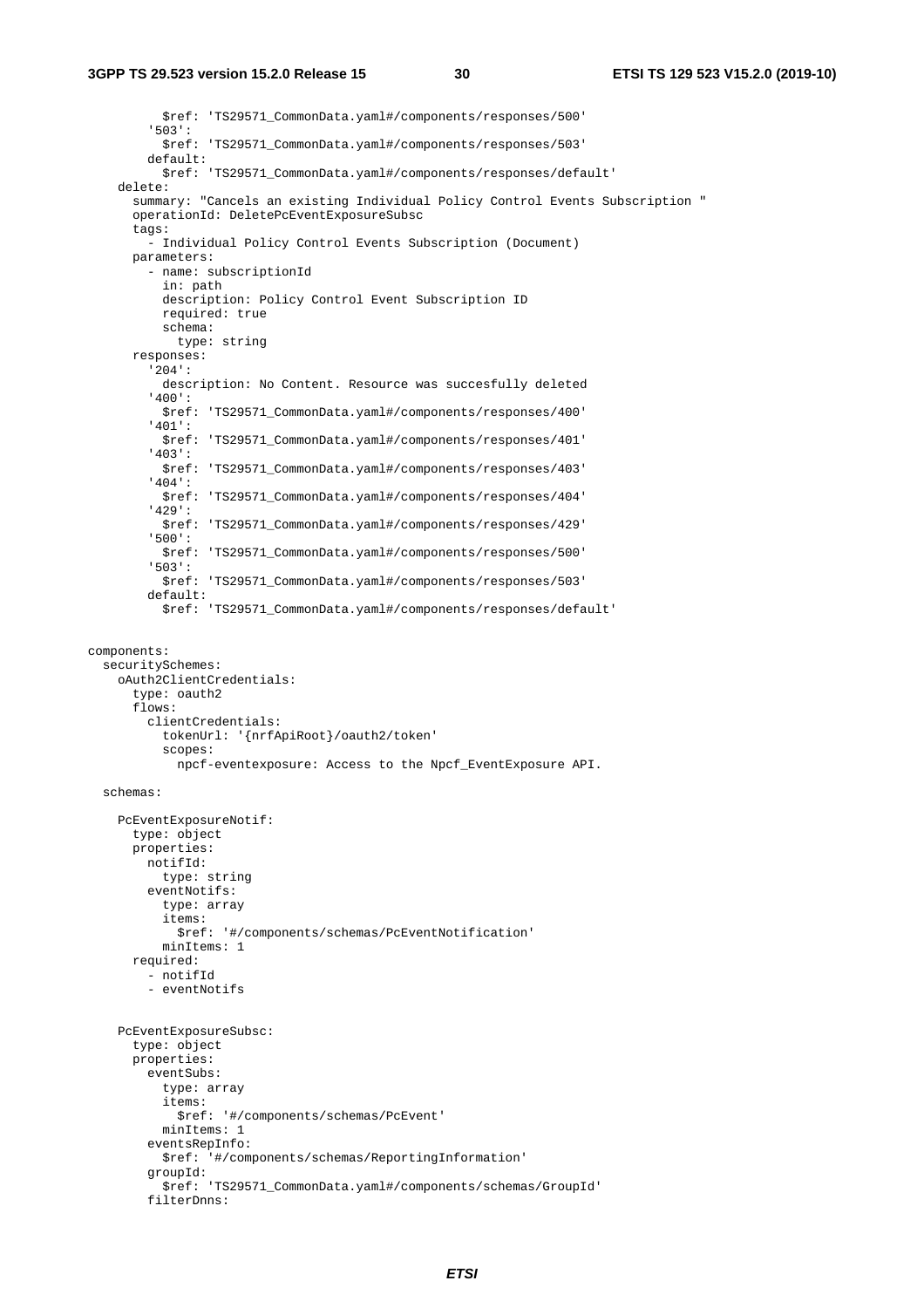type: array items: \$ref: 'TS29571\_CommonData.yaml#/components/schemas/Dnn' minItems: 1 filterSnssais: type: array items: \$ref: 'TS29571\_CommonData.yaml#/components/schemas/Snssai' minItems: 1 filterServices: type: array items: \$ref: '#/components/schemas/ServiceIdentification' minItems: 1 notifUri: \$ref: 'TS29571\_CommonData.yaml#/components/schemas/Uri' notifId: type: string suppFeat: \$ref: 'TS29571\_CommonData.yaml#/components/schemas/SupportedFeatures' required: - eventSubs - notifId - notifUri ReportingInformation: type: object properties: immRep: type: boolean notifMethod: \$ref: 'TS29508\_Nsmf\_EventExposure.yaml#/components/schemas/NotificationMethod' maxReportNbr: \$ref: 'TS29571\_CommonData.yaml#/components/schemas/Uinteger' monDur: \$ref: 'TS29571\_CommonData.yaml#/components/schemas/DateTime' repPeriod: \$ref: 'TS29571\_CommonData.yaml#/components/schemas/DurationSec' ServiceIdentification: type: object properties: servEthFlows: type: array items: \$ref: '#/components/schemas/EthernetFlowInfo' minItems: 1 servIpFlows: type: array items: \$ref: '#/components/schemas/IpFlowInfo' minItems: 1 afAppId: \$ref: 'TS29514\_Npcf\_PolicyAuthorization.yaml#/components/schemas/AfAppId' # All conditions in allOf must be met allOf: # First condition is that servEthFlows and servIpFlows are mutually exclusive - not: required: [servEthFlows, servIpFlows] # Second condition is that at least one the servEthFlows, servIpFlows and afAppId shall be present - anyOf: - required: [servEthFlows] - required: [servIpFlows] - required: [afAppId] EthernetFlowInfo: type: object properties: ethFlows: type: array items: \$ref: 'TS29514\_Npcf\_PolicyAuthorization.yaml#/components/schemas/EthFlowDescription' minItems: 1 maxItems: 2 flowNumber: type: integer required: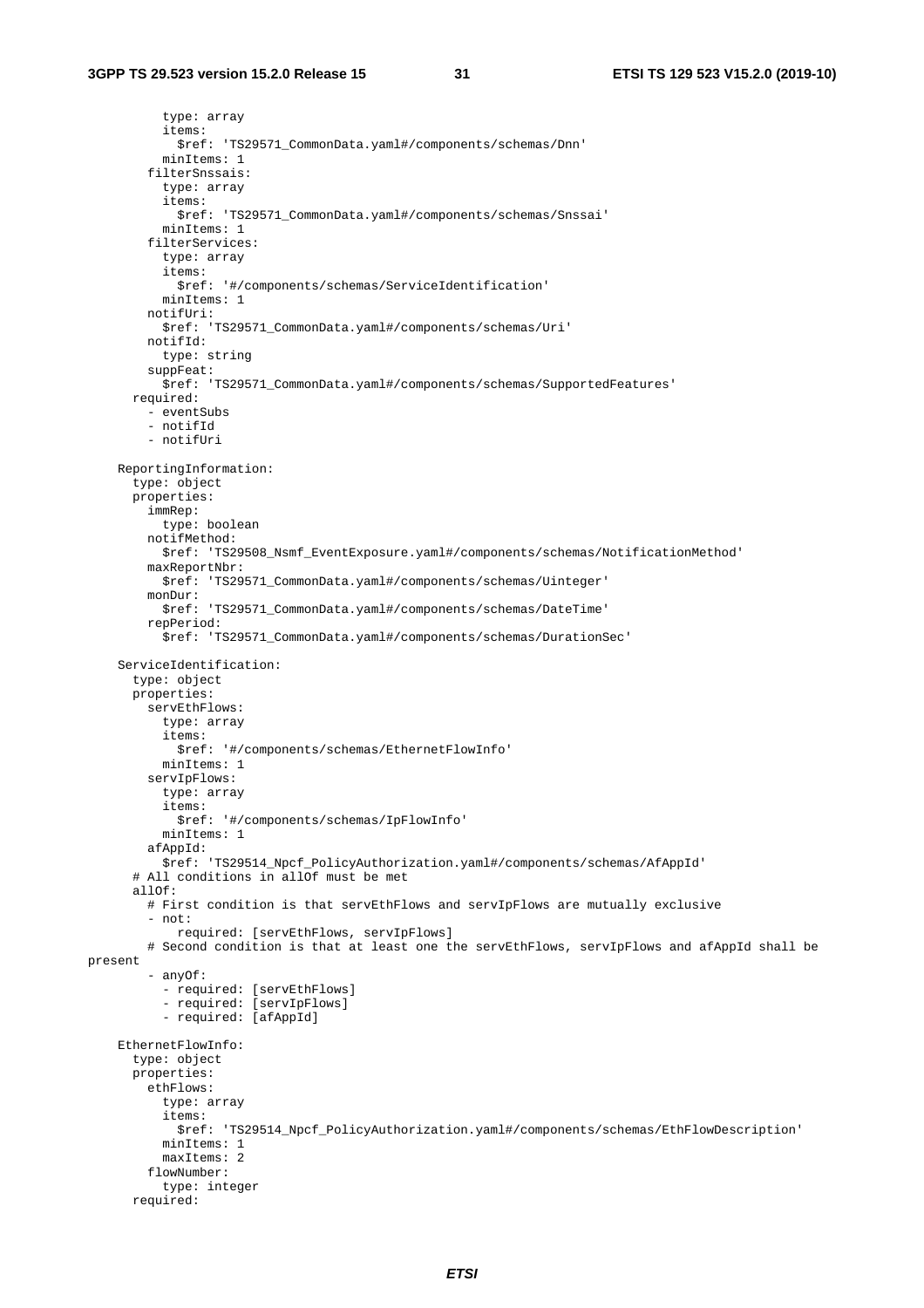- flowNumber

 IpFlowInfo: type: object properties: ipFlows: type: array items: \$ref: 'TS29514\_Npcf\_PolicyAuthorization.yaml#/components/schemas/FlowDescription' minItems: 1 maxItems: 2 flowNumber: type: integer required: - flowNumber PcEventNotification: type: object properties: event: \$ref: '#/components/schemas/PcEvent' accType: \$ref: 'TS29571\_CommonData.yaml#/components/schemas/AccessType' anGwAddr: \$ref: 'TS29514\_Npcf\_PolicyAuthorization.yaml#/components/schemas/AnGwAddress' ratType: \$ref: 'TS29571\_CommonData.yaml#/components/schemas/RatType' plmnId: \$ref: 'TS29571\_CommonData.yaml#/components/schemas/PlmnId' supi: \$ref: 'TS29571\_CommonData.yaml#/components/schemas/Supi' gpsi: \$ref: 'TS29571\_CommonData.yaml#/components/schemas/Gpsi' timeStamp: \$ref: 'TS29571\_CommonData.yaml#/components/schemas/DateTime' pduSessionInfo: \$ref: '#/components/schemas/PduSessionInformation' repServices: \$ref: '#/components/schemas/ServiceIdentification' required: - event - timeStamp PduSessionInformation: type: object properties: snssai: \$ref: 'TS29571\_CommonData.yaml#/components/schemas/Snssai' dnn: \$ref: 'TS29571\_CommonData.yaml#/components/schemas/Dnn' ueIpv4: \$ref: 'TS29571\_CommonData.yaml#/components/schemas/Ipv4Addr' ueIpv6: \$ref: 'TS29571\_CommonData.yaml#/components/schemas/Ipv6Prefix' ipDomain: type: string ueMac: \$ref: 'TS29571\_CommonData.yaml#/components/schemas/MacAddr48' required: - snssai - dnn oneOf: - required: [ueMac] - anyOf: - required: [ueIpv4] - required: [ueIpv6] # Simple data types and Enumerations PcEvent: anyOf: - type: string enum: - AC\_TY\_CH - PLMN\_CH - type: string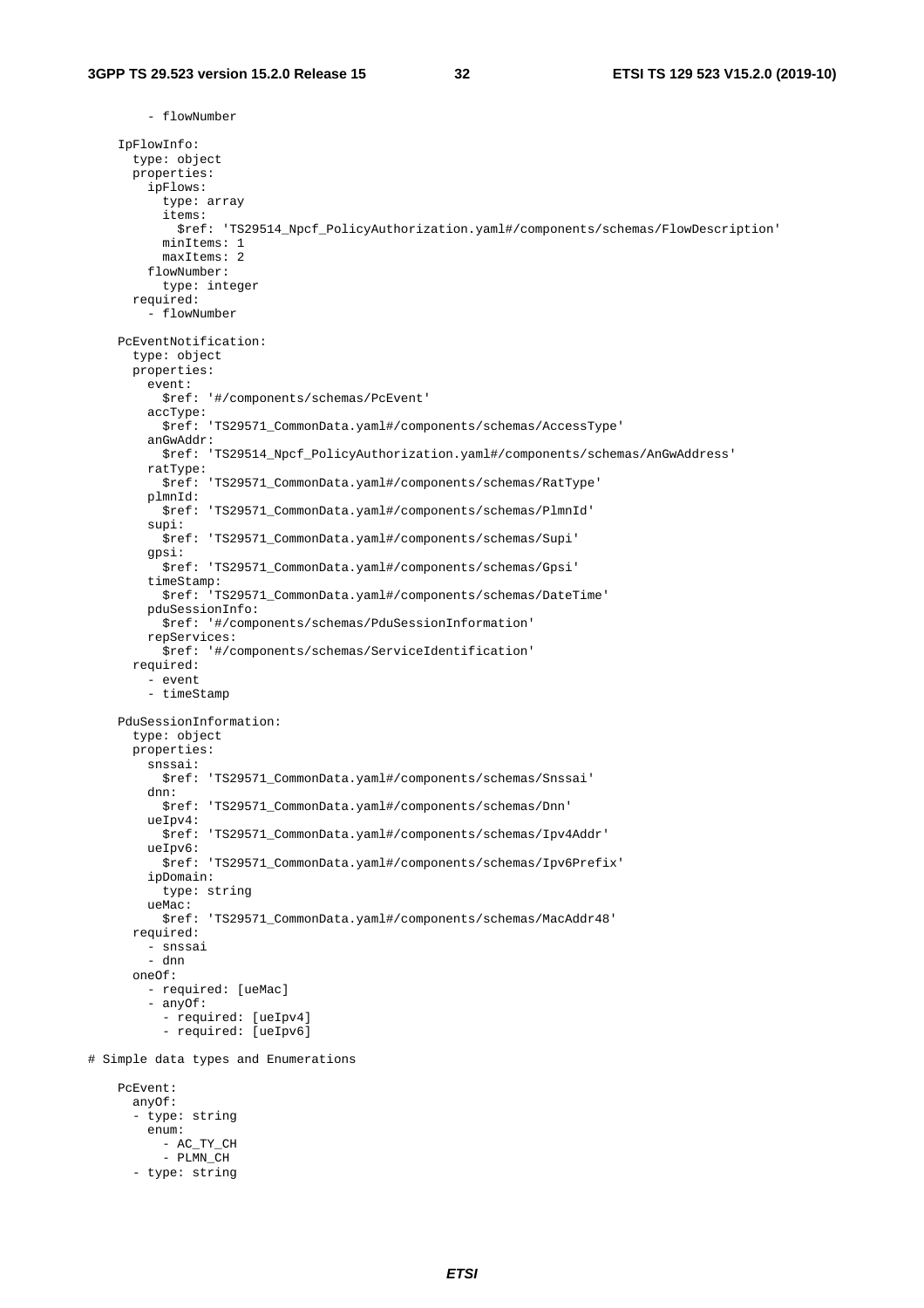# Annex B (informative): Change history

| <b>Change history</b> |                |             |           |                |            |                                                                           |                       |
|-----------------------|----------------|-------------|-----------|----------------|------------|---------------------------------------------------------------------------|-----------------------|
| Date                  | <b>Meeting</b> | <b>TDoc</b> | <b>CR</b> | Rev            | <b>Cat</b> | Subject/Comment                                                           | <b>New</b><br>version |
| 2018-11               |                |             |           |                |            | TS skeleton of Policy Event Exposure Service specification                | 0.0.0                 |
| 2018-11               | CT3#99         | C3-187718   |           |                |            | API Introduction and Usage of HTTP for new PCF TS                         | 1.0.0                 |
| 2018-11               | CT3#99         | C3-187416   |           |                |            | Npcf_EventExposure Resources Definition and Error handling                | 1.0.0                 |
| 2018-11               | CT3#99         | C3-187419   |           |                |            | Npcf_EventExposure, Policy Control Event Notification                     | 1.0.0                 |
| 2018-11               | CT3#99         | C3-187675   |           |                |            | Npcf_EventExposure Service Description                                    | 1.0.0                 |
| 2018-11               | CT3#99         | C3-187717   |           |                |            | Npcf_EventExposure Service Operations and Data Structures                 | 1.0.0                 |
| 2018-11               | CT3#99         | C3-187734   |           |                |            | Npcf_EventExposure, OpenAPI                                               | 1.0.0                 |
| 2018-11               | CT3#99         | C3-187677   |           |                |            | Npcf EventExposure, Security                                              | 1.0.0                 |
| 2018-12               | CT#82          | CP-183131   |           |                |            | TS sent to plenary for information and approval                           | 1.0.0                 |
| 2018-12               | CT#82          | CP-183166   |           |                |            | Npcf_EventExposure, OpenAPI                                               | 1.1.0                 |
| 2018-12               | CT#82          | CP-183251   |           |                |            | TS number assigned in the plenary for approval                            | 1.1.0                 |
| 2018-12               | CT#82          | CP-183253   |           |                |            | TS approved by plenary                                                    | 15.0.0                |
| 2019-03               | CP#83          | CP-190112   | 0001      |                | F          | Handling of IPdomain and UE addresses in Npcf_EventExposure<br>service    | 15.1.0                |
| 2019-03               | CT#83          | CP-190160   | 0002      | $\overline{3}$ | F          | Correction on Presence conditions for Service Identification data<br>type | 15.1.0                |
| 2019-03               | CT#83          | CP-190112   | 0003      |                | F          | Handling of UE identities in Npcf_EventExposure service                   | 15.1.0                |
| 2019-03               | CP#83          | CP-190112   | 0004      |                | F          | Correction on the handling of access type change                          | 15.1.0                |
| 2019-03               | CT#83          | CP-190112   | 0005      |                | F          | Correction of OpenAPI errors                                              | 15.1.0                |
| 2019-03               | CP#83          | CP-190161   | 0006      |                | F          | OpenAPI Version number updates                                            | 15.1.0                |
| 2019-06               | CT#84          | CP-191081   | 0007      |                | F          | Report ePDG address                                                       | 15.2.0                |
| 2019-06               | CT#84          | CP-191081   | 0008      |                | F          | Storage of OpenAPI specification file                                     | 15.2.0                |
| 2019-06               | CT#84          | CP-191081   | 0009      | $\overline{2}$ | F          | Correction to the notification procedure                                  | 15.2.0                |
| 2019-06               | CT#84          | CP-191081   | 0010      |                | F          | Correction on PCF event exposure service                                  | 15.2.0                |
| 2019-06               | CT#84          | CP-191081   | 0011      | 2              | F          | Precedence of OpenAPI file                                                | 15.2.0                |
| 2019-06               | CT#84          | CP-191182   | 0012      | 2 <sub>l</sub> | F          | Copyright note in YAML file                                               | 15.2.0                |
| 2019-06               | CT#84          | CP-191081   | 0013      | 1              | F          | OpenAPI Version number update                                             | 15.2.0                |